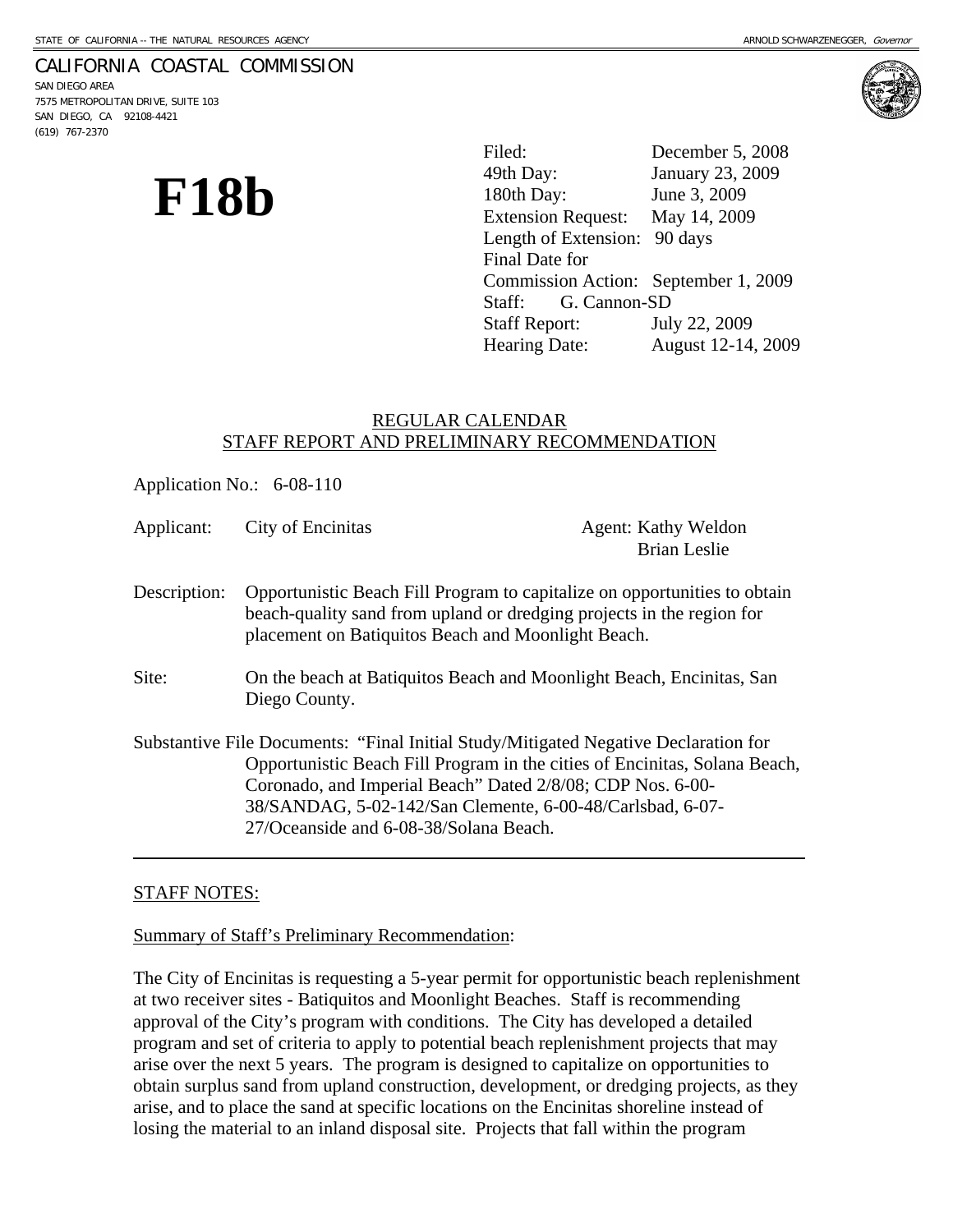parameters, which include maximum amounts of sand, deposition methods, and grain size criteria, could be found by the Executive Director to be consistent with the subject permit and allowed to proceed without additional approval from the Commission. Projects which do not meet the standards of the program, or raise any additional potential for impacts to coastal resources, would require further review and approval by the Commission through a separate coastal development permit. The project has been designed and conditioned to avoid impacts to sensitive habitat, public access and recreation, and as conditioned, no adverse impacts to coastal resources are anticipated.

Standard of Review: Chapter 3 policies of the Coastal Act with the Certified Encinitas LCP used as guidance.

# I. PRELIMINARY STAFF RECOMMENDATION:

The staff recommends the Commission adopt the following resolution:

# **MOTION:** *I move that the Commission approve Coastal Development Permit No. 6-08-110 pursuant to the staff recommendation.*

# **STAFF RECOMMENDATION OF APPROVAL:**

Staff recommends a **YES** vote. Passage of this motion will result in approval of the permit as conditioned and adoption of the following resolution and findings. The motion passes only by affirmative vote of a majority of the Commissioners present.

# **RESOLUTION TO APPROVE THE PERMIT:**

The Commission hereby approves a coastal development permit for the proposed development and adopts the findings set forth below on grounds that the development as conditioned will be in conformity with the policies of Chapter 3 of the Coastal. Approval of the permit complies with the California Environmental Quality Act because either 1) feasible mitigation measures and/or alternatives have been incorporated to substantially lessen any significant adverse effects of the development on the environment, or 2) there are no further feasible mitigation measures or alternatives that would substantially lessen any significant adverse impacts of the development on the environment.

II. Standard Conditions.

 $\overline{a}$ 

See attached page.

III. Special Conditions.

The permit is subject to the following conditions: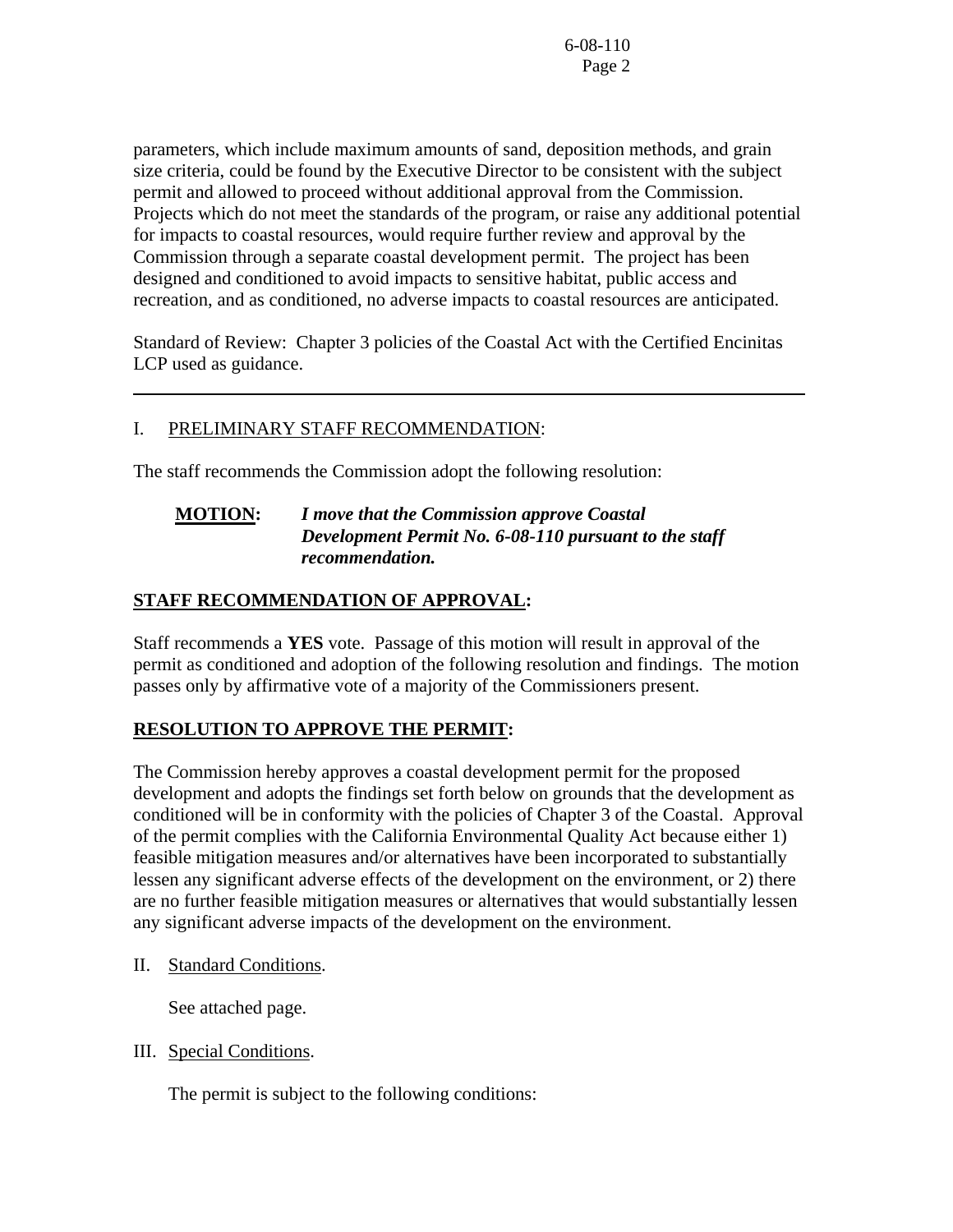1. Final Project Notification Report. **PRIOR TO ISSUANCE OF THE COASTAL DEVELOPMENT PERMIT**, the applicant shall submit for review and written approval by the Executive Director, a final Project Notification Report in substantial conformance with the preliminary Report (attached as Exhibit #12).

The applicant shall comply with the procedures and submittal requirements outlined in the approved Project Notification Report. Any proposed changes to the approved Project Notification Report shall be reported to the Executive Director. No change to the Project Notification Report shall occur without a Commission-approved amendment to the permit unless the Executive Director determines that no such amendment is legally required.

 2. Approval of Excavation/Dredging Site. The subject permit is only for sand replenishment projects. All other development proposals that may be involved in obtaining the sand source, including but not limited to non-exempt grading, new construction or dredging, if located within the Coastal Zone, shall require the approval of the Coastal Commission or the applicable local government through a coastal development permit or an amendment to this permit, unless such development is exempt from permit requirements under the Coastal Act and its implementing regulations.

 3. Scope and Term of Permit Approval. The development authorized by this coastal development permit is limited to beach nourishment that is consistent with the 'Proposed Project Limits' identified in the applicant's submittal including but not limited to the placement sites, maximum annual quantities of beach nourishment, seasonal limitations, and methods of delivery. The authorization for continuing development pursuant to this permit shall expire 5 years from the date of Commission approval.

IV. Findings and Declarations.

The Commission finds and declares as follows:

 1. Detailed Project Description. The City of Encinitas is proposing an opportunistic sand replenishment program to allow for the processing of multiple beach replenishment projects over a five-year period beginning from the date of Commission approval of this permit. Following submission and written approval by the Executive Director of a Project Notification Report for each proposed opportunistic sand project during the five year period, the applicant will be authorized to commence construction of that particular project. The program is designed to capitalize on opportunities to obtain surplus sand from upland construction, development, or dredging projects, as they arise, and to place the sand along the shoreline at Batiquitos Beach and Moonlight Beach instead of losing the material to an inland disposal site due to the sometimes lengthy processing time for necessary permits from the various agencies.

The proposed project would allow the placement of up to 150,000 cubic yards of opportunistic sand annually at Batiquitos Beach and up to 120,000 cubic yards of sand at Moonlight Beach. Batiquitos Beach is located on the northwest corner of the City and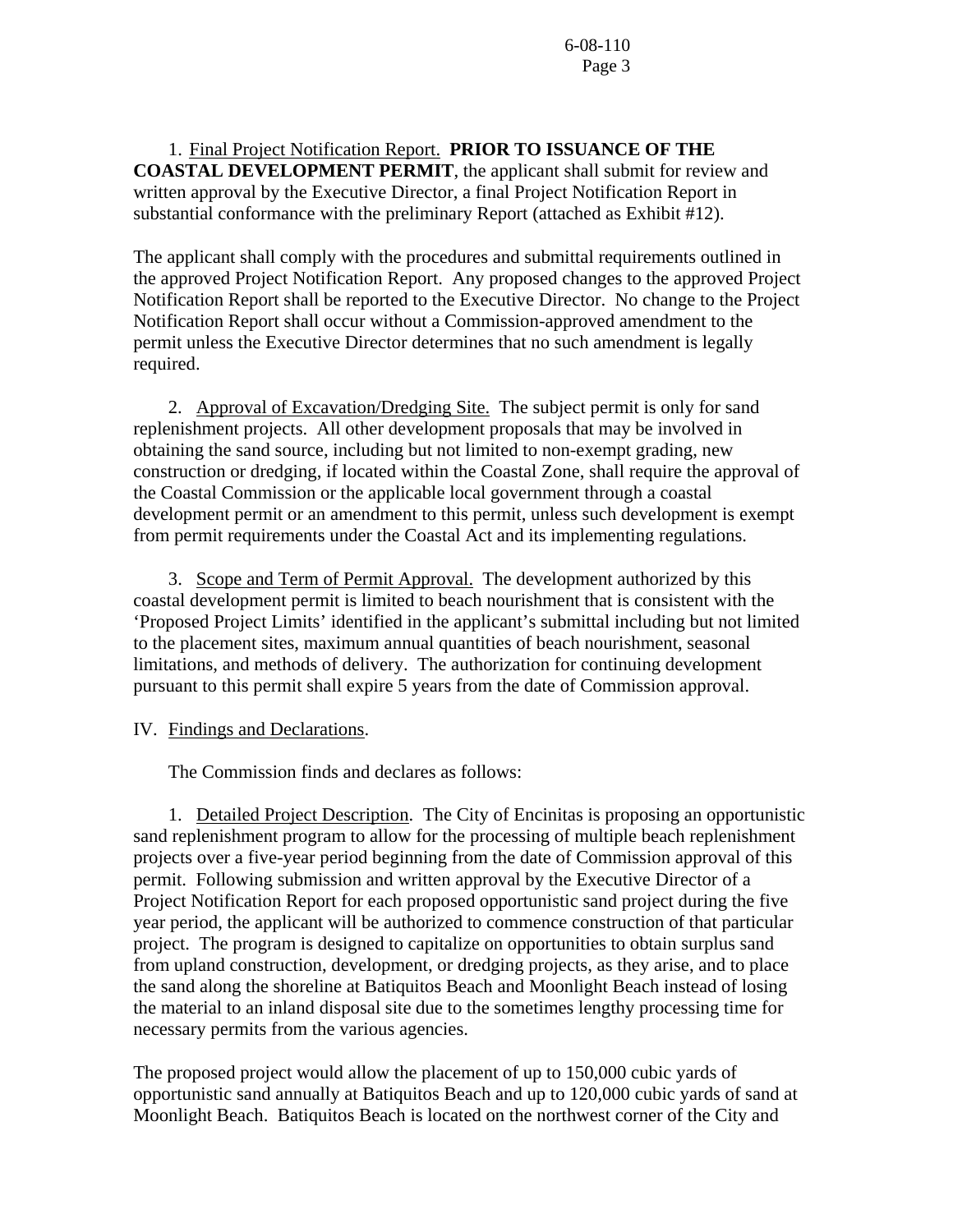Moonlight Beach is located at the west end of Encinitas Boulevard in Encinitas. The proposed sand placement sites are the same sites used for the 2001 SANDAG Regional Beach Sand Project (RBSP) (CDP #6-00-38/SANDAG). That project placed 118,000 cy of sediment on the same beach footprint at Batiquitos Beach and 88,000 cy of sediment in the beach footprint at Moonlight Beach. There are public beaches located both north and south of the proposed deposition sites.

The subject permit is intended to expedite the implementation of beach sand replenishment projects over the next 5 years by establishing a set of detailed and rigorous criteria and parameters under which future potential sand sources could be evaluated. If a particular sand source meets the criteria, placement of that sand will be able to be approved by the Executive Director under the subject permit. If any particular sand source falls outside the criteria outlined herein, or any other potential risks to coastal resources not identified and discussed in this report were identified by Commission staff, a separate coastal development permit would be required. The proposed permit is based on very similar opportunistic sand replenishment permits approved for the Cities of San Clemente (CDP #5-02-142), Carlsbad (CDP #6-06-48), Oceanside (CDP #6-07-27) and Solana Beach (CDP #6-08-38), and contains the same types of limitations and monitoring requirements.

Although the maximum annual quantity of sand allowed to be placed is 150,000 cy at Batiquitos Beach and 120,000 cy at Moonlight Beach, the proposed project contains very specific parameters on how much sand can be placed at various times during the year, in order to avoid potential impacts to biological or recreational resources. The proposed timing of sand placement on the beach has been designed to replicate nature as closely as possible. Natural sediment delivery to the coast occurs during the wet season (fall and winter); therefore, to the extent feasible, sand placement projects will occur during that time. However, if construction activity during the spring results in available beach quality sand becoming available, the City proposes the placement of limited amounts of sand during that period. From March  $1<sup>st</sup>$  to May 31<sup>st</sup>, no more than 25,000 cy is proposed to be placed each month at each beach location and all work will be limited to no more than a two week period each month. In addition, each placement during this period will be spaced at least 150 ft. from one another to minimize impacts. To minimize impacts to invertebrate recruitment and grunion spawning, only "pure" sand (less than 10% fines) will be placed during these months. In the case where only cobble beach areas exist at either site, no limitations other than the maximum of 25,000 cy and 10% fines are proposed since the RBSP monitoring determined no adverse impacts to occur with sand deposition on cobble beaches.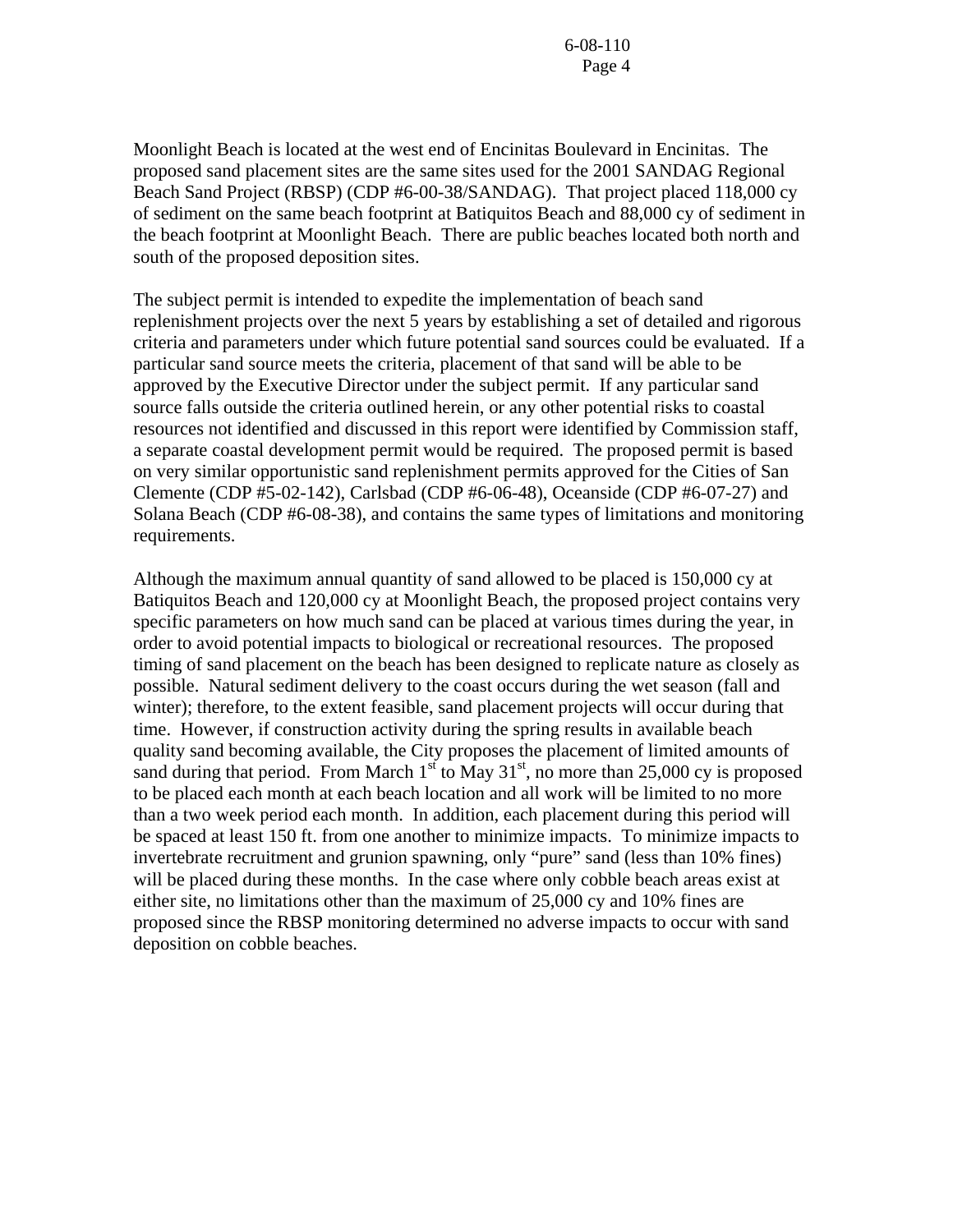The below table outlines the quantities of sand that can be placed at various times of the year:

| <b>Placement Site</b>   | Maximum<br>Annual<br>Quantity<br>(CY) | Maximum<br>Project<br>Length (ft) | Placement<br>Scenarios (1) | Max.<br>Percent<br>Season (2)<br><b>Fines</b><br>Allowed |           | Proposed Maximum<br>Annual Volume (CY)<br>(3)                                                                                                                                             |
|-------------------------|---------------------------------------|-----------------------------------|----------------------------|----------------------------------------------------------|-----------|-------------------------------------------------------------------------------------------------------------------------------------------------------------------------------------------|
|                         |                                       |                                   |                            |                                                          | < 10%     | 120,000                                                                                                                                                                                   |
|                         |                                       |                                   |                            | Sept 15th - Feb 28th                                     | 11-25%    | Up to 25,000 / project                                                                                                                                                                    |
| <b>Batiquitos Beach</b> | 150,000                               | 1,500                             | a) Beach-berm<br>b) MHT    | Mar 1st - May 31st                                       | < 10%     | 25,000 / month<br>(maximum placement<br>of 14 days/month at a<br>minimum distance of<br>150 feet between<br>placements at sandy<br>beaches only. No<br>restrictions at cobble<br>beaches. |
|                         |                                       |                                   |                            | Jun 1st - Sept 14th                                      | <b>NA</b> | No placement                                                                                                                                                                              |
|                         | 120,000<br>1,100                      |                                   | a) Beach-berm<br>b) MHT    |                                                          | < 10%     | 120,000                                                                                                                                                                                   |
| Moonlight Beach         |                                       |                                   |                            | Sept 15th - Feb 28th                                     | 11-25%    | Up to 25,000 / project                                                                                                                                                                    |
|                         |                                       |                                   |                            | Mar 1st - May 31st                                       | < 10%     | 25,000 / month<br>(maximum placement<br>of 14 days/month at a<br>minimum distance of<br>150 feet between<br>placements at sandy<br>beaches only. No<br>restrictions at cobble<br>beaches. |
|                         |                                       |                                   |                            | Jun 1st - Sept 14th                                      | ΝA        | No placement                                                                                                                                                                              |

# **Proposed Project Limits**

(1) (a) Beach-berm on upper beach; (b) MHT-placement below the high tide line

(2) The cumulative maximum quantity of all sand in a calendar year, regardless of season, is 150,000 cy for Batiquitos Beach and 120,000 cy for Moonlight Beach.

(3) Hauling and sand placement would occur between Monday – Friday during typical construction hours (7:00 a.m. to dusk), no weekends.

(4) No work can occur on holiday weekends of Memorial Day and Labor Day.

Beach sand could potentially be placed in two ways: 1) directly into the surf zone; or 2) as a beach berm. Surf zone placement will likely be the design used most often, and would always be used if the fill material were slightly darker-colored than the existing beach sand or was composed of material that formed a hardpan unattractive or uncomfortable for beach users. At Batiquitos Beach, the surf zone method would be a 3 to 4-foot-high mound placed near the +1 ft. MLLW contour depending on the site conditions at the time. It would extend along the length of the project site approximately 450 to 525 ft. in width. For Moonlight Beach, the surf zone method would also be a 3 to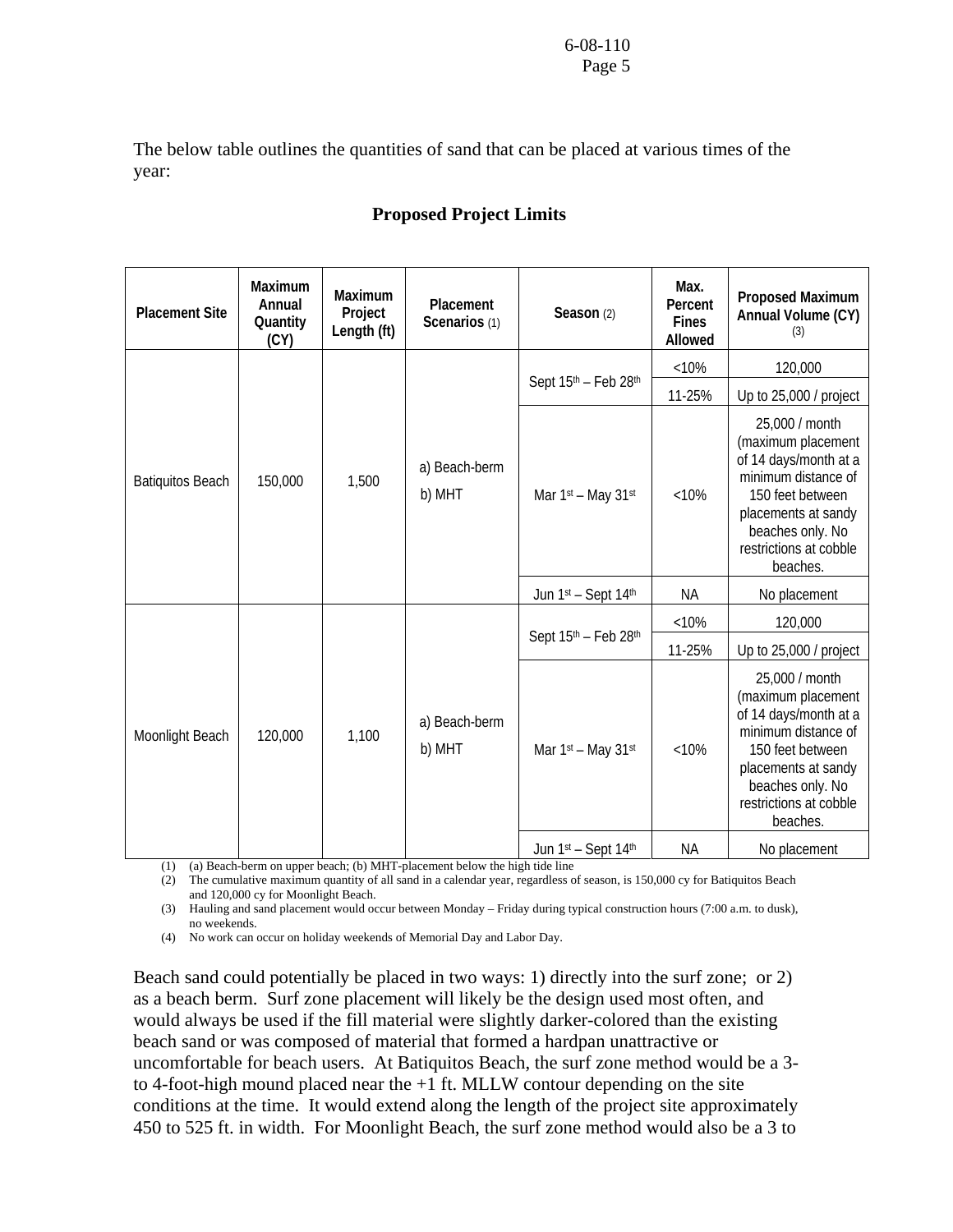4-foot- high mound placed near the +1 foot MLLW contour extending along the length of the project site approximately in width.

The berm option at Batiquitos Beach would generally involve placing fill as a layer over the existing beach with a finished surface elevation of +12 ft. MLLW and will create a 350-ft. berm for approximately 350 ft. in width. The elevation, width, length, and slope of the berm will vary for each sand placement opportunity, depending upon the quantity of material to be placed and its qualities.

The proposed haul routes for Batiquitos Beach will be via La Costa Ave., Poinsettia Ave. and Carlsbad Blvd. with ingress/egress at Carlsbad Blvd. south of Batiquitos inlet. The staging area for the Batiquitos Beach placement will be the La Costa Park-n-Ride lot. The haul route for Moonlight Beach will be Interstate 5, Coast Highway 101 and Encinitas Blvd. with ingress/egress at the west end of Encinitas Blvd. The staging area for the Moonlight Beach placement will be either the Moonlight Beach parking lot or the La Costa Park-n-Ride. The applicant identifies that based on a maximum of 150,000 cy per year at Batiquitos Beach, at 63 truck trips per day, the optimum project duration would be 30 weeks per year. At Moonlight Beach, based on a maximum of 120,000 cy per year, the optimum project duration would be 24 weeks per year. A typical project of 5,000 cy would be delivered in 1 week and involve 357 truck trips per week. Construction activity would primarily occur between 7:00 a.m. to dusk, Monday through Friday.

The project also includes an extensive monitoring program to evaluate both negative and positive impacts of sand replenishment. The monitoring program involves grunion, foraging birds (including snowy plovers and California least terns), turbidity, beach profiles and surfing conditions, as follows:

| <b>Project Phase</b> | <b>Type of Monitoring</b> | <b>Timing/Duration</b>                                   |
|----------------------|---------------------------|----------------------------------------------------------|
| Pre-Project          | Beach profiles            | Between 1 year and 30 days prior project                 |
| <b>Baseline</b>      | Surf conditions           | $\frac{1}{2}$ month prior, 3 times per week over 14 days |
|                      | Grunion (if               | 2 to 3 weeks prior and/or during predicted grunion       |
|                      | appropriate season)       | run                                                      |
|                      | <b>Western Snowy</b>      | Dependent on coordination with resource agencies         |
|                      | Plover                    | if placement occurs March $1st$ to Sept. $15th$ .        |
|                      | Ca least tern             | Dependent on coordination with resource agencies         |
|                      |                           | if placement occurs April $1st$ to Sept. $15th$ .        |
| During               | Turbidity                 | Daily during construction                                |
| Construction         | <b>Surf Conditions</b>    | n/a                                                      |
|                      | Grunion (if               | During predicted runs                                    |
|                      | appropriate season)       |                                                          |
|                      | <b>Western Snowy</b>      | Dependent on coordination with resource agencies         |
|                      | Plover                    | if monitoring necessary if placement occurs March        |
|                      |                           | $1st$ to Sept. 15 <sup>th</sup> .                        |
|                      | Ca least tern             | Dependent on coordination with resource agencies         |

**OVERVIEW OF MONITORING PROGRAM**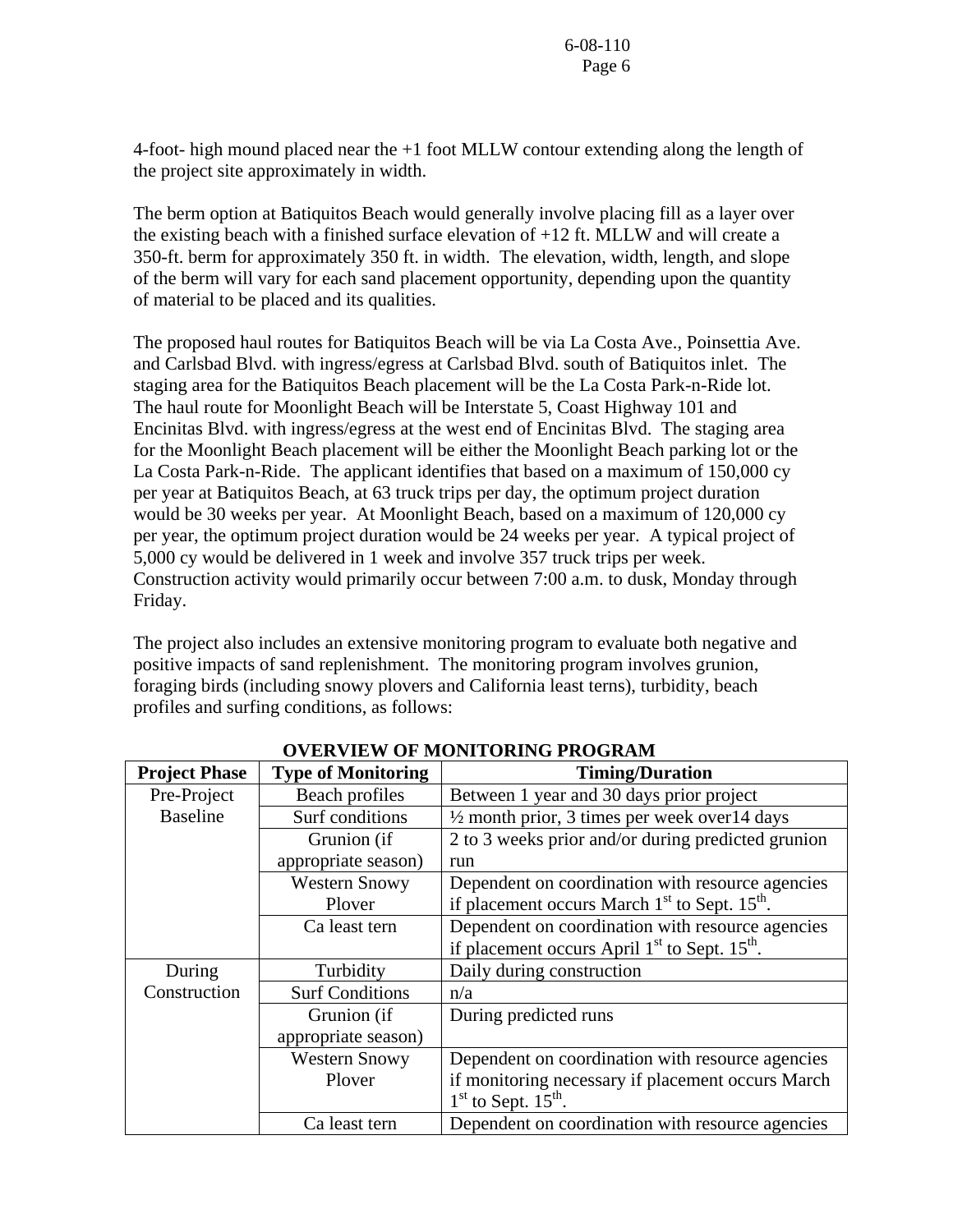|              |                        | if monitoring necessary if placement occurs April<br>$1st$ to Sept. $15th$ . |
|--------------|------------------------|------------------------------------------------------------------------------|
| Post-        | Beach profile          | Immediately after construction                                               |
| Construction | <b>Surf Conditions</b> | 1 month after, 3 times per week over 14 days                                 |
| Post-Project | Beach profile          | 6 months after and 1 year after                                              |

All potential sand projects would have to undergo several stages of project review at the City. The bulk of the testing and review of potential sand sources would take place at the City of Encinitas prior to the project even being submitted to the Executive Director. When a beach fill opportunity is identified (either a developer notifies the City when excess fill material from a construction project is available, or City staff identifies it as part of reviewing development project submittals), the City would first either review existing data about the material or conduct an initial screening test of the fill material to determine if the fill has the potential to meet the criteria to be placed on the beach. The review includes an assessment of possible pollutants, contaminants, grain size, and color. The maximum proportion of fine-grained particles (or fines, defined as silts and clays passing through the number 200 sieve) to total volume that could be placed on the beach under any circumstances is 25%, with the remainder being 75% larger-grained sand. The material must be free of trash and debris, must reasonably match the color of natural beach sand after exposure to the marine environment must be less than 10% manufactured sand, and must not be expected to form a hardpan after placement. Any sample not meeting these pre-determined standards will be rejected.

If the sand source meets the required criteria, more stringent testing would be conducted through development of a Sampling & Analysis Plan (SAP) prepared for and approved by the U.S. Army Corps of Engineers (ACOE). Sand must be free of contaminants and chemical hazards based on Tier I testing protocol as specified by the ACOE and US EPA. Sand must be chemically inert and not possess characteristics that would adversely affect water quality, including temperature, dissolved oxygen, or pH. The results of these analyses would be distributed to the ACOE and EPA for review and approval.

If the project is determined to be consistent with all of the project parameters, the City would submit a Project Notification Report for a particular sand deposition project for the approval of the Executive Director, as well as the other relevant resource agencies (i.e., the Regional Water Quality Control Board, the State Lands Commission, and the U.S. Army Corps of Engineers). Information submitted (see Exhibit #12) would include all of the detailed information involved in performing the above analyses, such that the Executive Director could make a determination of whether the project conforms to the project limits. The City would also be responsible for keeping track of the cumulative beach replenishments which have occurred under the subject permit and providing this information to the Executive Director.

Also included at this stage would be the public notification package associated with the particular sand placement project. Notification would be done through notices in local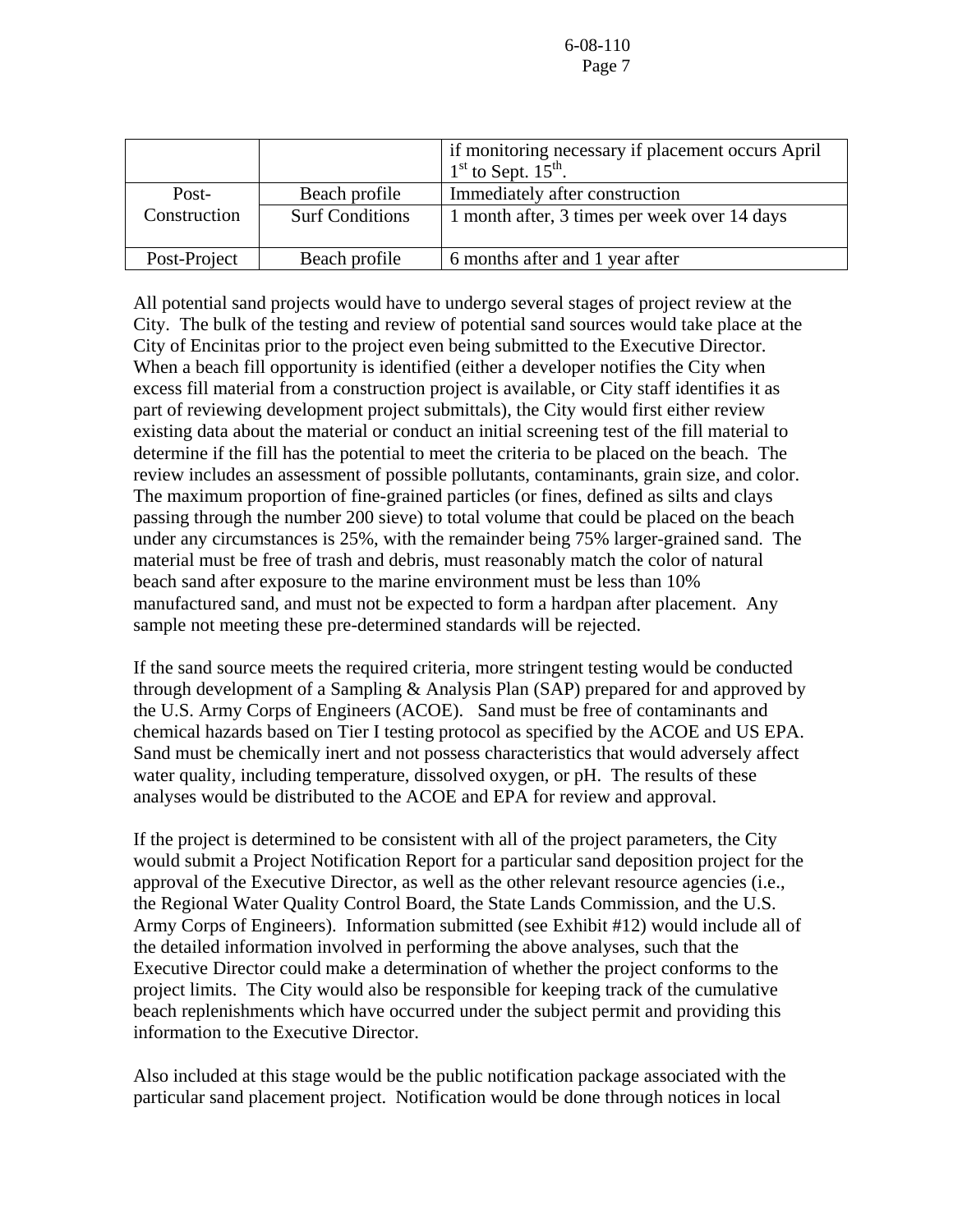newspapers, or direct mailings, notices in utility bills, or cable TV local announcements as well as posting notices at the deposition beaches.

Thus, at the time any particular project is submitted for the Executive Director's approval, there would be site-specific information on the composition, chemistry, and grain size of the sand source material, the receiver beach, the timing and size of the project, the deposition method, a monitoring program, and a public notification program. Executive Director discretion at this point would be highly constrained, as only projects which met the specific standards for each of these items could be approved under the subject permit. An individual sand replenishment project cannot commence until an affirmative approval from the Executive Director is given in writing. If any particular sand source falls outside the criteria outlined herein, or any other potential risks to coastal resources not identified and discussed in this report were identified by Commission staff, a separate coastal development permit would be required.

After a project is completed, all of the pre- and post-construction surveys and monitoring are required to be submitted as a final report to the Executive Director, to evaluate the impact of the particular project and to aid in the review of future projects under the subject permit. After a beach fill project is completed, a Post Discharge Report will be prepared and submitted to the Executive Director and other resource agencies, which will include all of the information collected by the City for the project, including all preparation testing, volume of material placed at the site, transportation and construction details, finalized project schedule, and monitoring results. At the end of each year, an assessment of the effects (both beneficial and adverse) from all beach fill projects conducted during the year will be presented to the permitting agencies. This analysis will serve as the basis for any modifications that can be made to optimize the program and serve as a basis to extend the permit at the end of 5 years.

The City of Encinitas has a certified Local Coastal Program. The proposed project will be located seaward of the MHTL within the Commission's original jurisdiction and landward of the MHTL within the City's coastal permit jurisdiction. Since a portion of the project lies within the City's permit jurisdiction (e.g., the haul route, access points to the beach, staging areas and sand placement above the MHTL) the City has requested that the subject application be consolidated to include all portions of the project within its jurisdiction so as to authorize the Commission to approve the project in its entirety. In cases of a consolidated permit such as this, pursuant to Section 30601.3 of the Coastal Act, the standard of review is Chapter 3 Policies of the Coastal with the certified LCP used as guidance.

 2. Public Access and Recreation. Many policies of the Coastal Act address public access. The following are most applicable to the proposed development and state, in part:

#### Section 30210

 In carrying out the requirement of Section 4 of Article X of the California Constitution, maximum access, which shall be conspicuously posted, and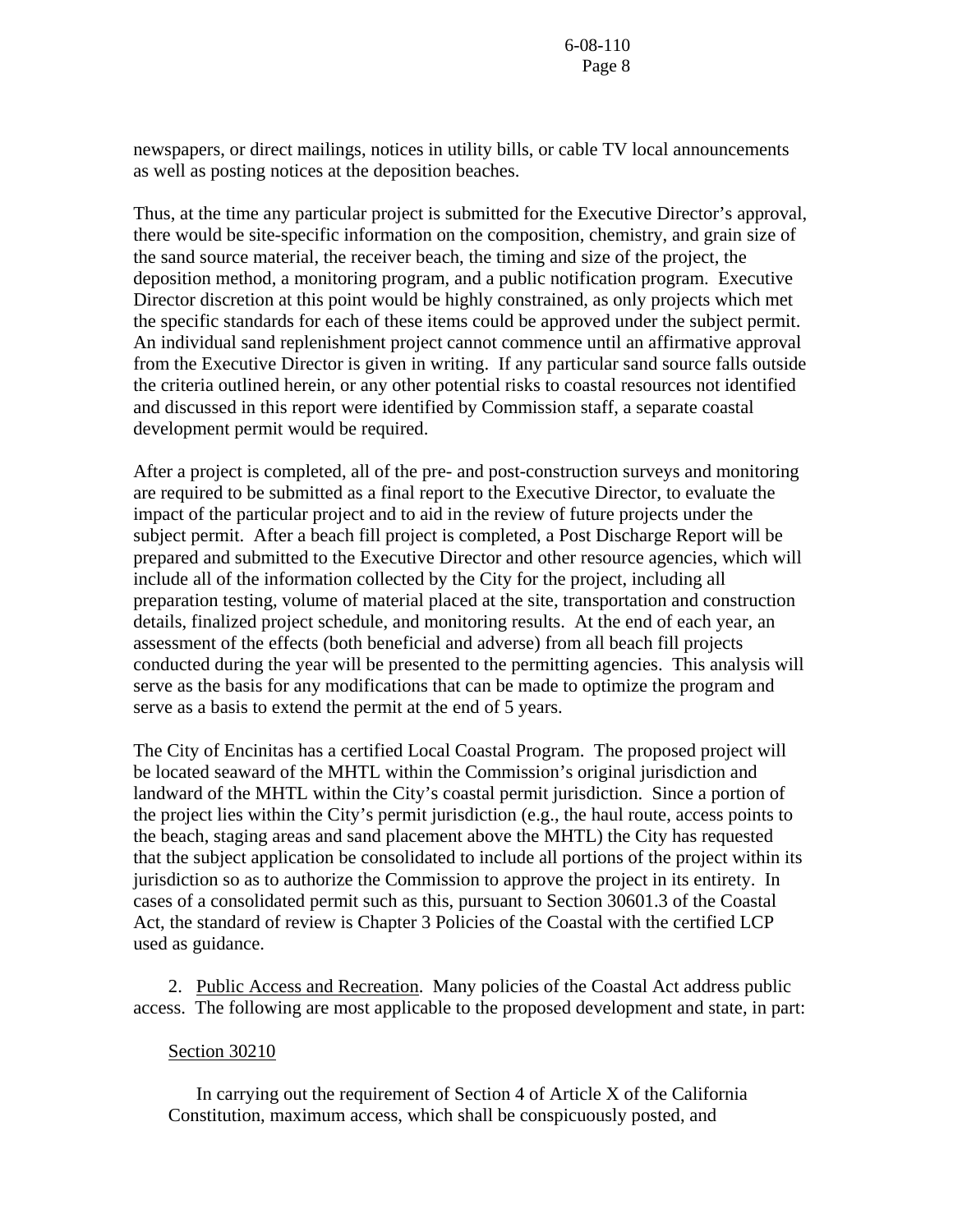recreational opportunities shall be provided for all the people consistent with public safety needs and the need to protect public rights, rights of private property owners, and natural resource areas from overuse.

#### Section 30211

 Development shall not interfere with the public's right of access to the sea where acquired through use or legislative authorization, including, but not limited to, the use of dry sand and rocky coastal beaches to the first line of terrestrial vegetation.

#### Section 30212

 (a) Public access from the nearest public roadway to the shoreline and along the coast shall be provided in new development projects except where:

 (l) it is inconsistent with public safety, military security needs, or the protection of fragile coastal resources,

(2) adequate access exists nearby...

#### Section 30213

 Lower cost visitor and recreational facilities shall be protected, encouraged, and, where feasible, provided. Developments providing public recreational opportunities are preferred....

#### Section  $30214(a)$

 (a) The public access policies of this article shall be implemented in a manner that takes into account the need to regulate the time, place, and manner of public access depending on the facts and circumstances in each case including, but not limited to, the following:

(1) Topographic and geologic site characteristics.

(2) The capacity of the site to sustain use and at what level of intensity.

 (3) The appropriateness of limiting public access to the right to pass and repass depending on such factors as the fragility of the natural resources in the area and the proximity of the access area to adjacent residential uses.

 (4) The need to provide for the management of access areas so as to protect the privacy of adjacent property owners and to protect the aesthetic values of the area by providing for the collection of litter.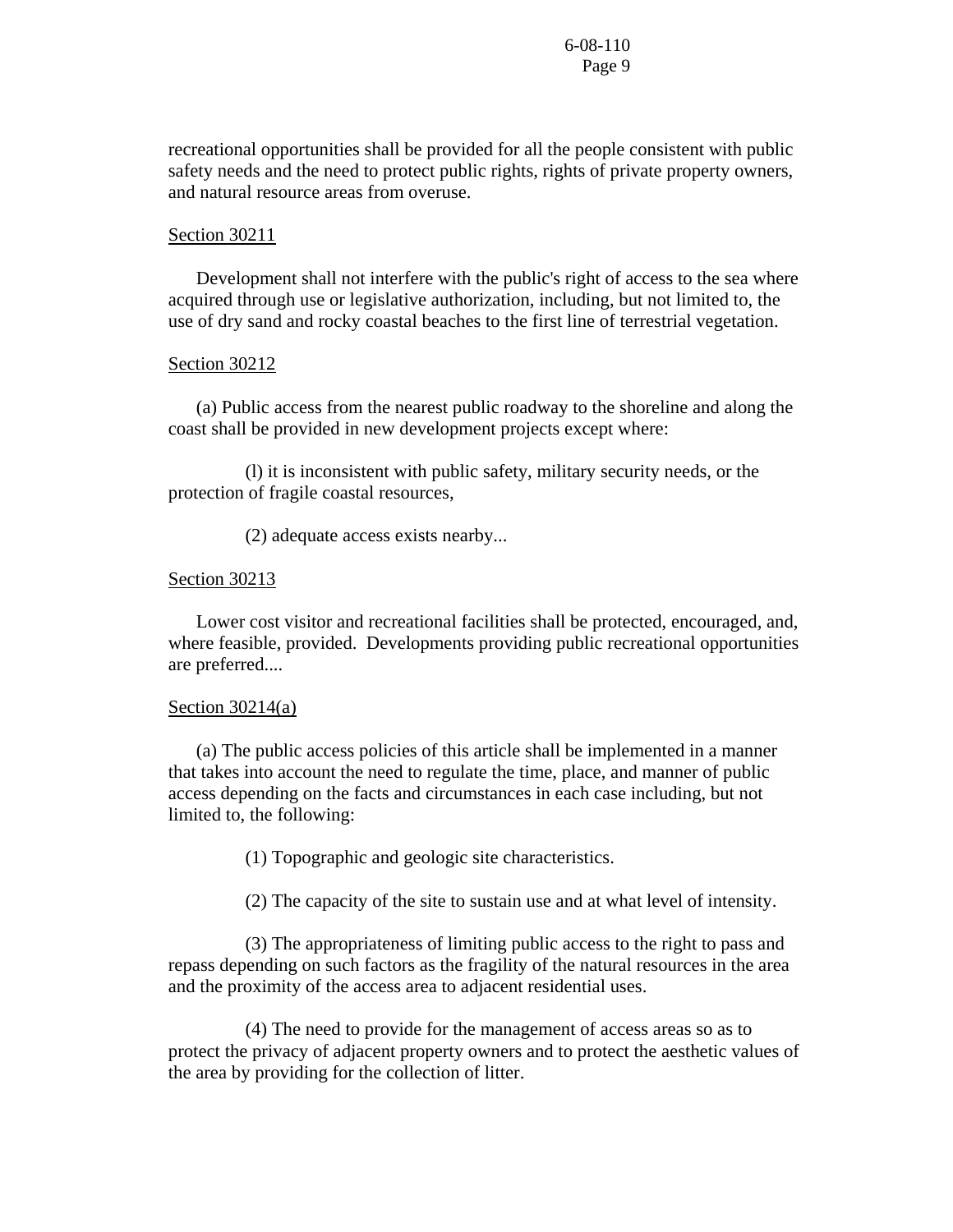#### Section 30220

 Coastal areas suited for water-oriented recreational activities that cannot readily be provided at inland water areas shall be protected for such uses.

#### Section 30233(b)

 (b) Dredging and spoils disposal shall be planned and carried out to avoid significant disruption to marine and wildlife habitats and water circulation. Dredge spoils suitable for beach replenishment should be transported for such purposes to appropriate beaches or into suitable long shore current systems.

Finally, Section 30604(c) of the Coastal Act requires that a specific access finding be made in conjunction with any development located between the sea and the first public roadway, indicating that the development is in conformity with the public access and public recreation policies of Chapter 3. In this case, such a finding can be made.

In addition, the Certified Encinitas LCP, which is used as guidance for the subject application request, includes policies encouraging sand replenishments projects:

Land use Policy 8.6

The City will encourage measures which would replenish sandy beaches in order to protect coastal bluffs from wave action and maintain beach recreational resources. The City shall consider the needs of surf-related recreational activities prior to implementation of such measures.

Land Use Policy 10.3

The City shall explore the prevention of beach sand erosion. Beaches shall be artificially nourished with excavated sand whenever suitable material becomes available through excavation or dredging, in conjunction with the development of a consistent and approved project. The City shall obtain necessary permits to be able to utilize available beach replenishment sands (as necessary, permits from the Army Corps of Engineers, California Coastal Commission, Department of Fish and Game, EPA, etc.).

The shoreline and beaches are valuable assets to the environment and economy of the Southern California region and the State, worthy of protection and enhancement. The shoreline is also considered a resource of national significance. Beach erosion has been an increasing problem in the Southern California region, and in many past projects the Commission has identified beach replenishment as a means to preserve and enhance the environmental quality, recreational capacity, and property protection for the region's shoreline. Additional sand on beaches increases the amount of recreational area available for public uses, decreases the rate of beach erosion, and provides a buffer (a wider beach) between waves and adjacent public and private development, thereby reducing pressure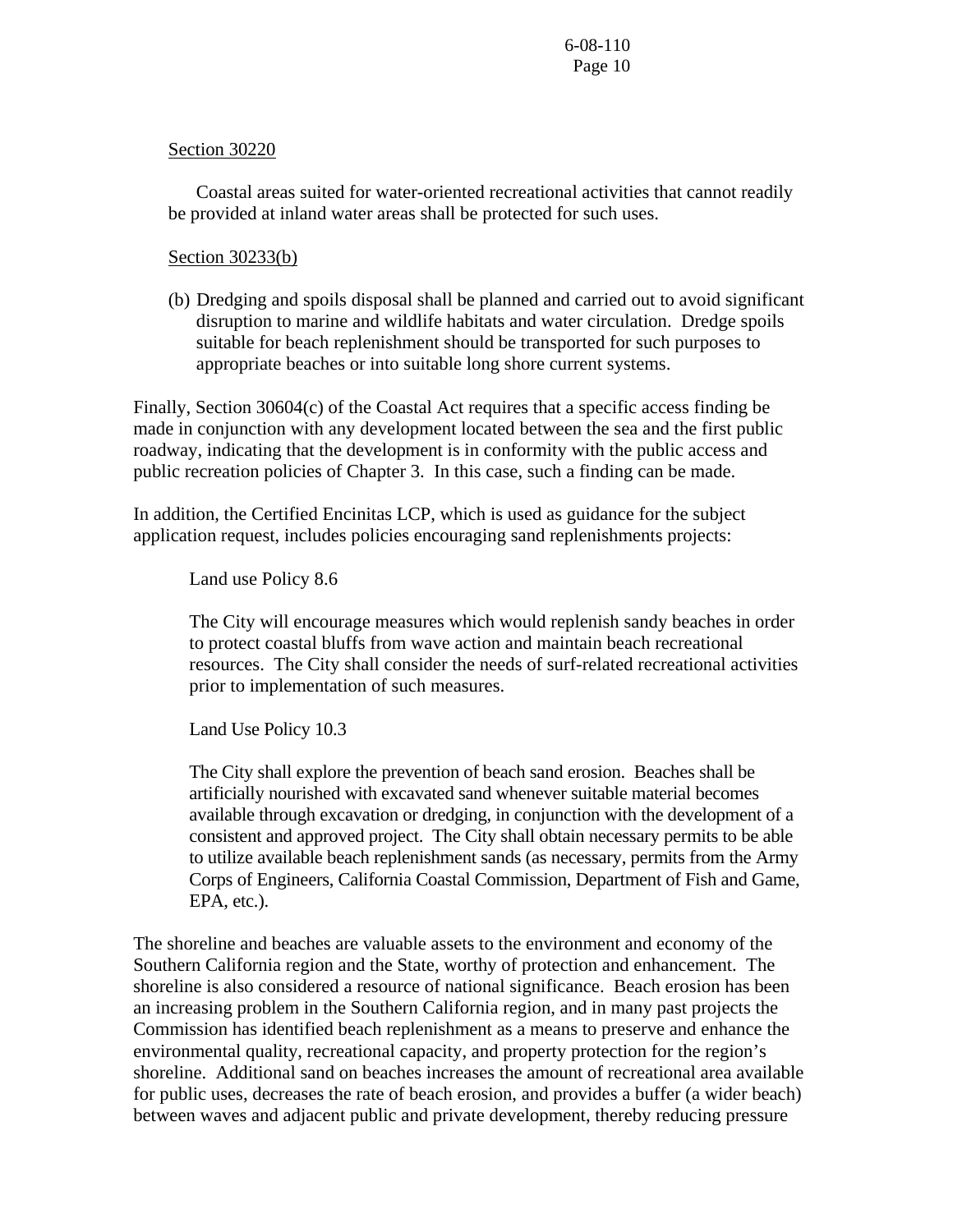to construct shoreline protective devices which can adversely affect both the visual quality of scenic coastal areas and shoreline sand supply.

The proposed opportunistic sand program has been proposed to allow and expedite beach replenishment in the City of Encinitas. It is impossible to say how long any particular fill sand project would remain on the beach, given the possible variations in amount of material and disposal locations. However, during the time the sand remains on the beach the public will have the benefit of wider sandy beaches, and any sand deposited on the beach will become part of the littoral cell system.

Nevertheless, the project is expected to have some temporary adverse impacts on public access and recreation. The deposition sites are popular public beaches and are currently used for various recreational activities including swimming, surfing, sunbathing and jogging/walking. During construction, the beach fill site would have to be closed, creating a temporary adverse impact on recreation. The impact might be significant during higher tides, or for projects where the entire beach area would be closed to the water line such that people could not get past the work area to the rest of the beach except by traveling inland around the construction area.

However, as proposed, the sand replenishment will only occur during the non-summer months, because placing sand at that time most closely mimics the pattern of natural sand movement. Throughout the year, construction activity will be limited to Monday through Fridays excluding holidays. In a worst-case scenario, for example, if the entire permitted annual fill amount at Batiquitos Beach (150,000 cubic yards) was placed on the beach during a single-beach fill project, access to that beach would be restricted for approximately 30 weeks during the construction window of September  $15<sup>th</sup>$  to May 31<sup>st</sup>. However during the spring, as beach use by the public increases, the project has been designed to limit construction activity. From March  $1<sup>st</sup>$  to May  $31<sup>st</sup>$ , construction is limited to no more than 25,000 cy per month and no more than 2 weeks of construction per month and not on weekends or holidays. This restriction is designed to minimize impacts to invertebrate recruiting and grunion runs as well as to lessen impacts to the public.

However, individual replenishment projects would likely be much smaller and require much shorter construction periods than the maximum allowed, and in total, the maximum allowed amount of sand might not be placed each year, which would also mean fewer construction related impacts. In addition, beach access in the City would never be completely blocked off and the public will continue to have access to beaches north and south of the deposition sites and on weekends and holidays.

The project could have an adverse impact on public access and recreation if construction vehicles significantly impacted the ability of the public to reach the shoreline. Overall, access corridors and staging areas are required to be located in a manner that has the least impact on public access and traffic flows on coastal access routes. The proposed Project Notification Report prohibits the use of public parking spaces for staging of construction unless unavoidable. If unavoidable, the Report requires that the minimal number of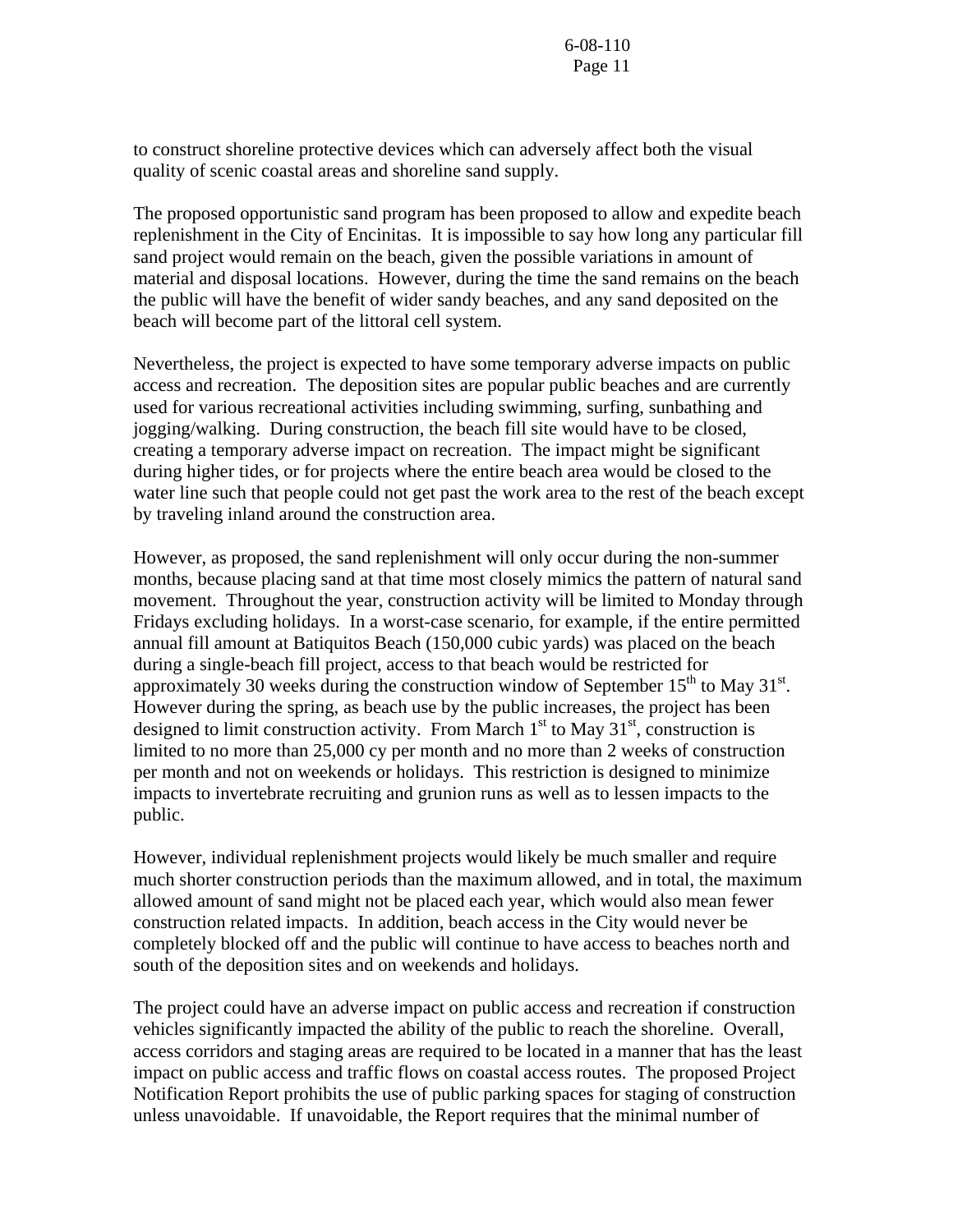spaces be used. Impacts to the public are anticipated to be minimal since no work will occur during the summer or on weekends. In terms of the haul routes, trucks would drive to Batiquitos Beach primarily via Carlsbad Blvd. and La Costa Ave. with beach ingress/egress near the Batiquitos Lagoon inlet. For Moonlight Beach, trucks would primarily drive west on Encinitas Blvd. from Interstate 5 with beach access taken from the west end of Encinitas Blvd. Since these are some of the City's primary coastal access routes, traffic could be adversely affected. To limit those impacts, the primary work schedule is proposed to be for Monday through Fridays excluding holidays. The trucks would dump their load of material on the beach, where earth-moving equipment would distribute the sand to the selected beach placement footprint. The trucks would then exit the site via the same routes and flagmen used to assure public safety throughout the area.

Thus, as conditioned, the project has been designed to minimize adverse impacts to the beach-going public. Given the proposed limits on work during the spring season and no work occurring during the summer or on weekend or holidays, public access and recreation is not expected to be significantly constrained by construction activities.

The proposed project also includes a public notification package to inform the public prior to the initiation of any sand replenishment project, which will help reduce the impact the project will have on the public. Public notification could include City Council meetings, Chamber of Commerce/Downtown Business Association articles, City publications, newspaper articles, signage, public television, or water billing notices. The proposed public notification measures do not specifically include a requirement for a public hearing on each opportunistic sand project, however, all new development within the City of Encinitas requires local approvals such as a coastal development permit which requires public notification. Therefore, any development within the City of Encinitas that includes the export of opportunistic sand to be placed on the beach will have public notice through the local coastal development permit approval process or other local discretionary action.

Thus, any local concerns on individual construction projects that become the source of beach quality sand will be able to be addressed prior to the Executive Director's review. As proposed, all written correspondence received by the City regarding the project and minutes of the Planning Commission/City Council meetings will be included in the Project Notification Report for the Executive Director's review. To further limit adverse impacts on access, as proposed, each construction site will be posted with a notice indicating the expected dates of construction and/or beach closures. Thus, the public will have adequate opportunities to be notified of, and provide input on future replenishment projects.

## Surfing

Surfing occurs throughout the project area, and surfing could potentially be impacted not only by restriction of access to the water during construction, but through the modification of existing sand bars and reefs by sand placement and deposition, and poor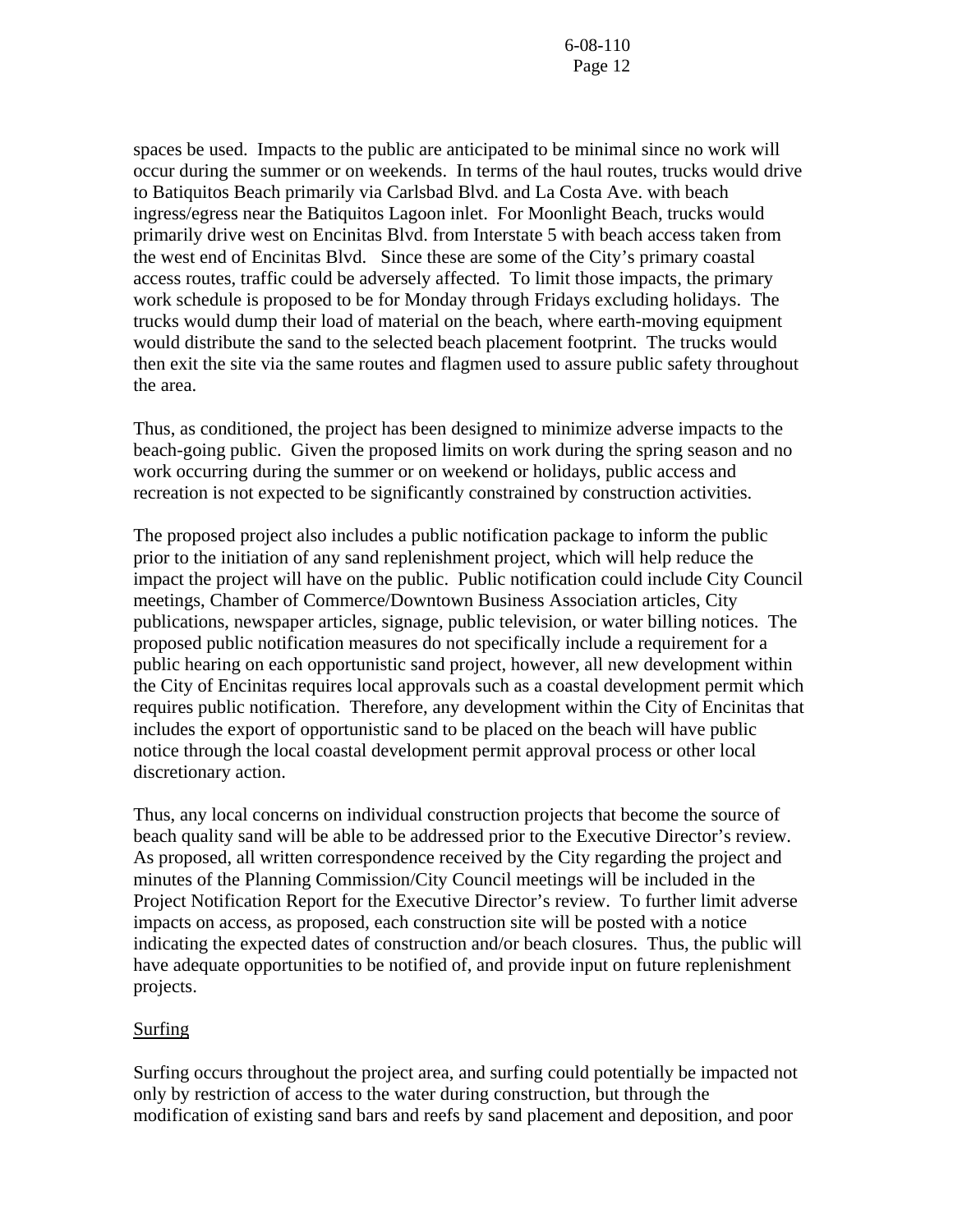water quality caused either by turbidity generated during and after construction, or contaminants being released into the surf zone by the fill material.

As noted above, limits have been placed on the season and amount of time construction can occur. The City proposes to test all potential sand sources to verify that the sand is free of contaminants prior to placement on any beach fill site. They must also perform background research of the potential for the material to possess contaminants based on Tier I testing protocol as specified by the ACOE and the U.S. EPA. Therefore, there should not be any health threats to surfers from contamination.

According to the Final Mitigated Negative Declaration prepared for the project, sand deposition has the potential to alter the beach profile and surfing conditions. This impact could be adverse and significant if sand deposition caused waves to close out over a long period of time (months) rather than peak, or resulted in a perpetual shore break at the beach rather than a nearshore bar for waves to break over. However, due to the relatively small amount of sand material expected to be associated with individual projects, it would likely not create a long term close-out or shorebreak condition. It may, however, cause such conditions over a temporary short-term period while the sand is naturally redistributed over the bottom. The project may also result in potentially beneficial impacts to surfing by contributing sand to the nearshore that would be deposited in bars. More sand in the system provides material for enhanced sand bar formation and may result in larger or longer lasting bars, and improved surf conditions. Informal observations of the SANDAG RBSP showed surfing conditions improved at each sand placement site after construction because of sand bar formation.

However, to determine any substantial change to surfing conditions, a monitoring program will be instituted. The monitoring will provide qualitative information to understand if the project causes negative impacts to surfing along the Encinitas shoreline. As proposed, the monitoring will not be particularly technical or precise, but is intended rather to simply obtain a sense from observations and periodic interviews/questioning of surfers if the program is creating adverse impacts on surfing in the area.

General surfing conditions would be observed and noted over a period of 14 days prior to construction and for at least 14 days after construction (no longer than 30 days after construction). The frequency of observations would be 3 times per week.

There is also a potential for a "low level turbidity plume to occur in the water during construction activities." However, turbidity will be minimized by restricting the amount of fines in the placement sand to no more than 25% in the fall/winter period, and 10% during the spring and late summer season. In addition, the program requires monitoring of turbidity by lifeguards during construction. Although no significant recreational impacts are expected from turbidity, the monitoring will provide information that will allow future projects to more accurately assess and avoid turbidity.

As proposed, general recreation and access impacts (both positive and negative) will be evaluated in the post-project report to aid in the review of future nourishment projects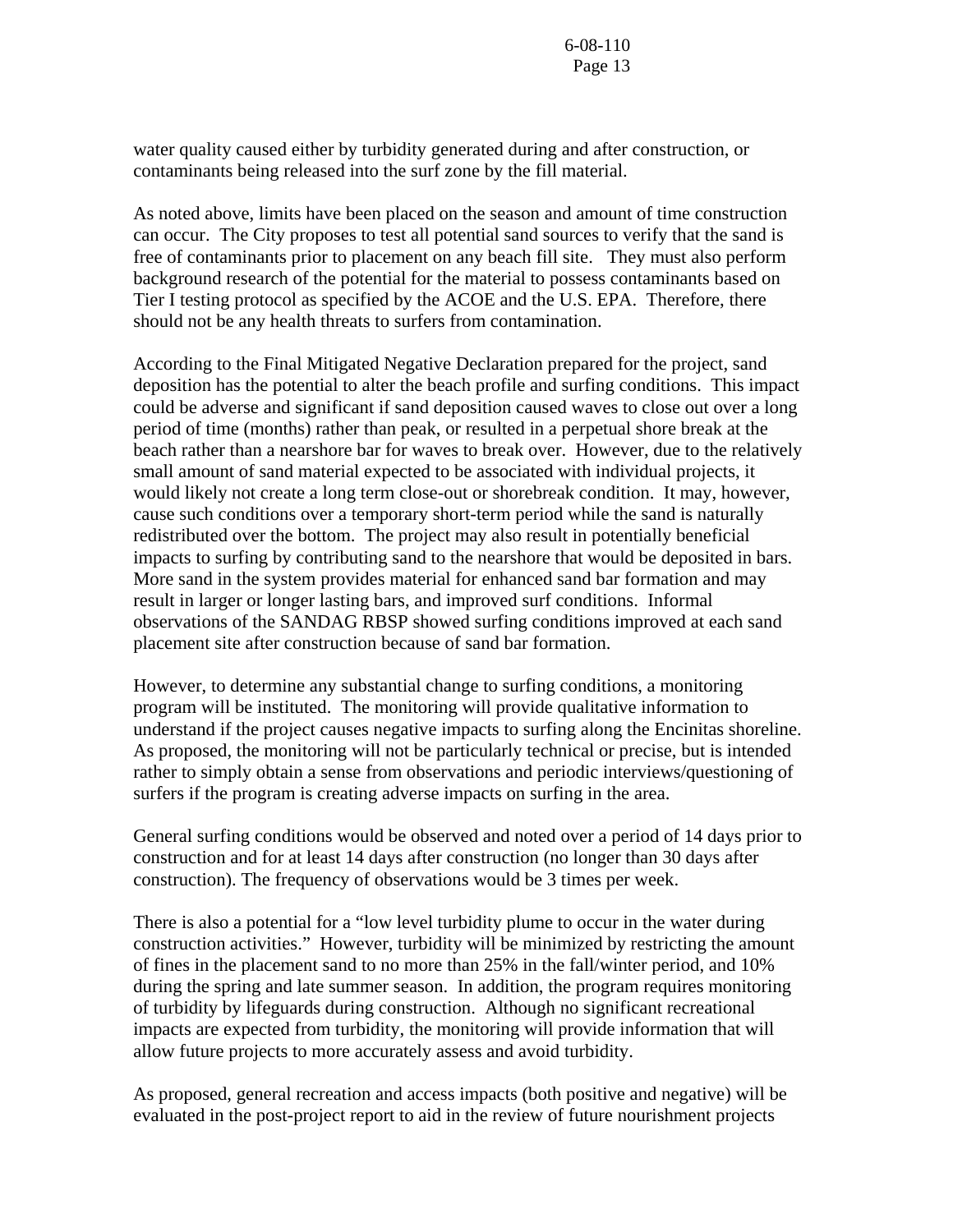under the subject program. If impacts are identified, the Project Notification Report identifies that any project modifications to address these impacts must first be submitted to the Executive Director so that the Executive Director can determine whether the proposed remedies are authorized under this coastal development permit or whether the work shall require an amendment to this permit or a new permit.

Similar monitoring was performed following the SANDAG RBSP in 2001 involving 140,000 cy at the subject site (CDP #6-00-38/SANDAG). Monitoring of that project identified no significant adverse impacts.

#### Conclusion

In summary, the proposed project will have short-term and temporary impacts on public access and recreation, which have been minimized by restrictions and conditions on the timing and amount of work than can occur. The project overall will have a positive impact on the beach in Encinitas as well as to the entire littoral system. The proposed sand monitoring program will provide information regarding the short and long-term effects of beach replenishment, including how long the sand remains on the beach at different sites in different conditions. The surfing and recreational monitoring will provide similarly detailed information. The permit is limited to 5 years in duration, and further evaluation of the impacts will occur should the City wish to extend the program. Therefore, as conditioned, the proposed project can be found consistent with the public access and recreation policies of the Coastal Act.

 3. Biological Resources and Water Quality. The following Coastal Act policies are applicable and state, in part:

#### Section 30230

 Marine resources shall be maintained, enhanced, and where feasible, restored. Special protection shall be given to areas and species of special biological or economic significance. Uses of the marine environment shall be carried out in a manner that will sustain the biological productivity of coastal waters and that will maintain healthy populations of all species of marine organisms adequate for longterm commercial, recreational, scientific, and educational purposes.

#### Section 30231

 The biological productivity and the quality of coastal waters, streams, wetlands, estuaries, and lakes appropriate to maintain optimum populations of marine organisms and for the protection of human health shall be maintained and, where feasible, restored through, among other means, minimizing adverse effects of waste water discharges and entrainment, controlling runoff...

#### Section 30233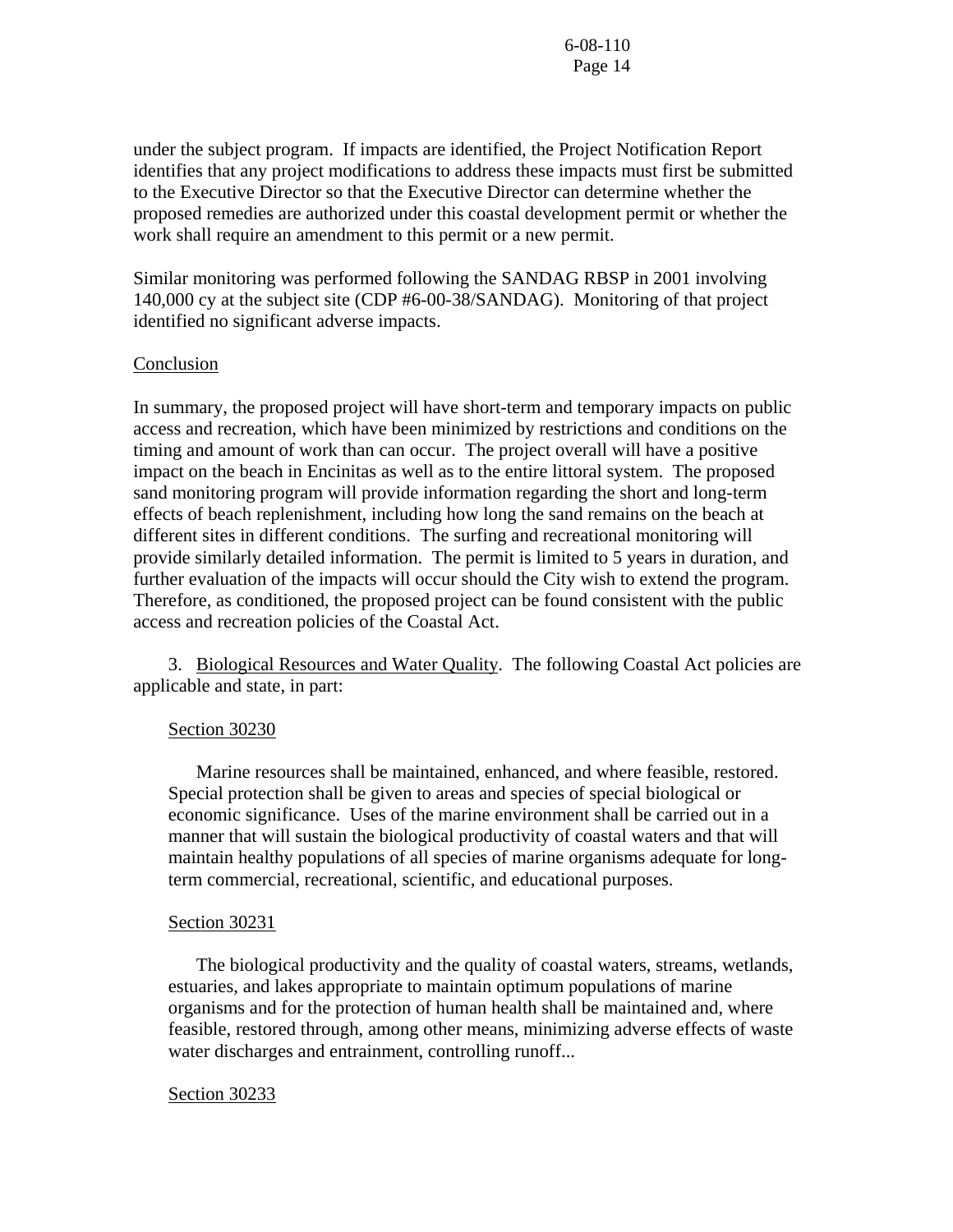(a) The diking, filling, or dredging of open coastal waters, wetlands, estuaries, and lakes shall be permitted in accordance with other applicable provisions of this division, where there is no feasible less environmentally damaging alternative, and where feasible mitigation measures have been provided to minimize adverse environmental effects, and shall be limited to the following:

 (l) New or expanded port, energy, and coastal-dependent industrial facilities, including commercial fishing facilities.

 (2) Maintaining existing, or restoring previously dredged, depths in existing navigational channels, turning basins, vessel berthing and mooring areas, and boat launching ramps.

 (3) In open coastal waters, other than wetlands, including streams, estuaries, and lakes, new or expanded boating facilities and the placement of structural pilings for public recreational piers that provide public access and recreational opportunities.

 (4) Incidental public service purposes, including but not limited to, burying cables and pipes or inspection of piers and maintenance of existing intake and outfall lines.

 (5) Mineral extraction, including sand for restoring beaches, except in environmentally sensitive areas.

(6) Restoration purposes.

(7) Nature study, aquaculture, or similar resource dependent activities.

 (b) Dredging and spoils disposal shall be planned and carried out to avoid significant disruption to marine and wildlife habitats and water circulation. Dredge spoils suitable for beach replenishment should be transported for such purposes to appropriate beaches or into suitable long shore current systems.

#### […]

#### Section 30240

 (a) Environmentally sensitive habitat areas shall be protected against any significant disruption of habitat values, and only uses dependent on those resources shall be allowed within those areas.

 (b) Development in areas adjacent to environmentally sensitive habitat areas and parks and recreation areas shall be sited and designed to prevent impacts which would significantly degrade those areas, and shall be compatible with the continuance of those habitat and recreation areas.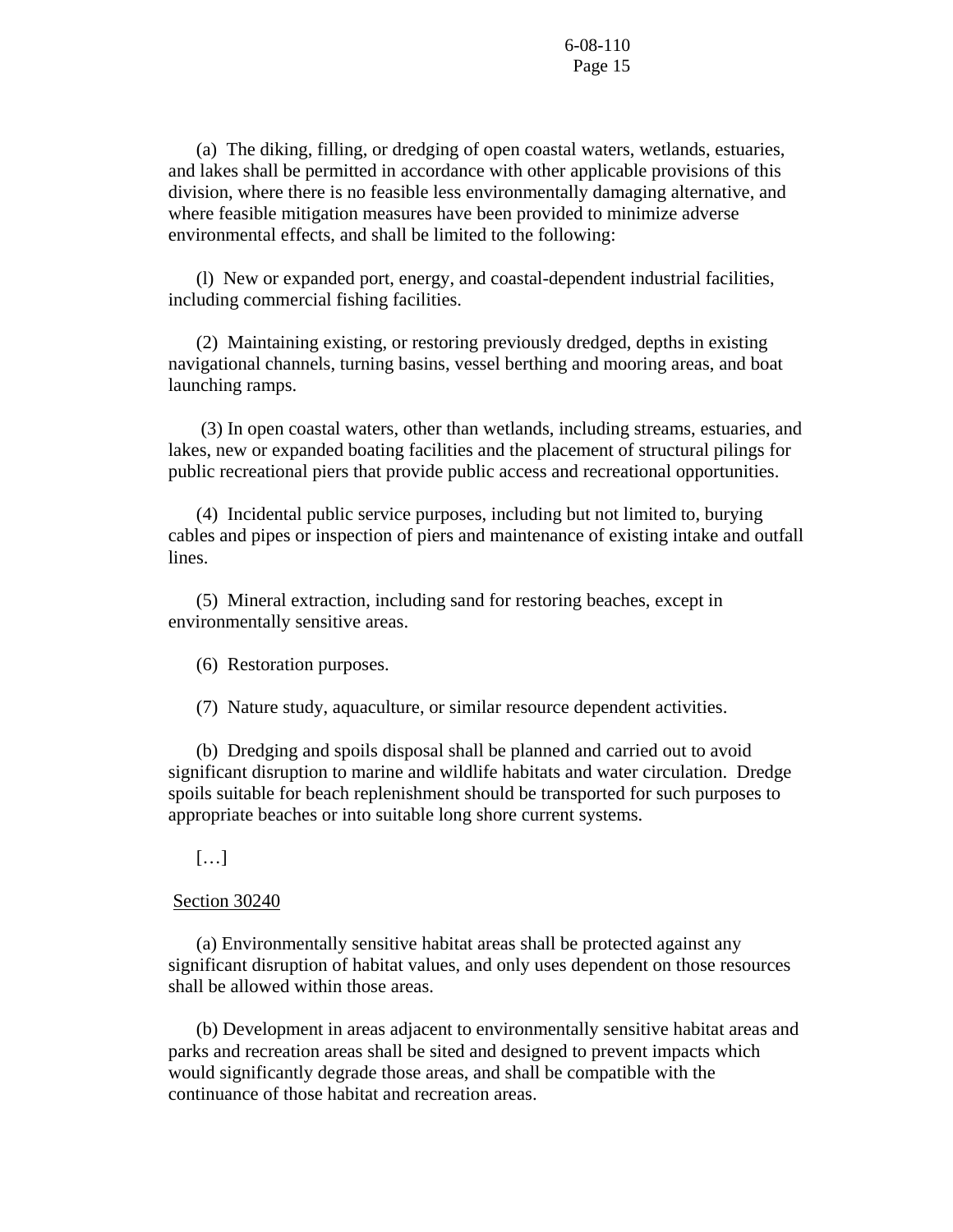The Coastal Act policies identified above require the Commission to address impacts on marine resources by considering the timing of deposition of the material on the beach, the composition of the material, the location of the receiver beach, and the presence of environmentally sensitive resources. Development in areas adjacent to sensitive marine habitat areas and parks and recreation areas such as beaches must be sited and designed to prevent impacts which would significantly degrade those areas, and must be compatible with the continuance of those habitat and recreation areas. The restoration of beaches is a permitted use in open coastal waters under Section 30233; however, the project must be the least environmentally damaging alternative, and any impacts must be mitigated. Deposition of material onto the beach can affect marine life through the direct burial of organisms on the beach and in the nearshore environment, by the secondary movement of beach fill material within the littoral drift zone that could bury reefs and organisms, and by increasing turbidity in adjacent waters, which could adversely affect the growth of kelp and impact the ability of shorebirds to find food in offshore waters.

However, in the case of the proposed project, no adverse impacts to biological or resources are anticipated. The subject sites were part of the 2001 SANDAG Regional Beach Sand Project (RBSP), which involved the placement of over 2 million cy of beachquality sand on 12 beach receiver sites from Oceanside to Imperial Beach. The project site at Batiquitos Beach received 118,000 cy of sand placed and the Moonlight Beach site received 88,000 cy of sand as part of the RBSP in 2001. The potential environmental impacts of the Regional Beach Sand Project (RBSP), which included placement of sand at the subject site, were evaluated in the Final Environmental Impact Report/Environmental Assessment (EIR/EA) for the RBSP.

The EIR/EA concluded that the project would not have any significant effects on the environment, but SANDAG was required to implement a short-term (construction) and long-term (5 years) monitoring program to verify that conclusion, as well as to provide additional data regarding actual beach nourishment sand transport compared to coastal engineering models. Monitoring was conducted during construction for turbidity, spawning grunion, and underwater archaeology resources, and no adverse construction impacts were identified. Post construction monitoring of lagoons and offshore biological resources (kelp, rocky intertidal habitat, and subtidal habitat) has confirmed no adverse impacts and has provided extensive information about marine resources and sand transport. Additional monitoring at specific locations was sponsored by individual jurisdictions. The City of Encinitas sponsored biological monitoring at six locations (three including the two subject sites that received sand as part of the RBSP, and three that did not). The monitoring occurred for three years after the sand placement, and found, overall, an improvement in biological resource use of beach habitat at receiver sites.

California grunion spawn on sandy beaches in the San Diego region between March and August and have the potential to be affected by beach fill projects. Grunion could be impacted by beach fill activities if the eggs were buried by beach fill material, thus preventing the eggs from hatching. Grunion spawn during middle-of-the-night spring high tides, and their eggs incubate in the sand and hatch in approximately 2 weeks when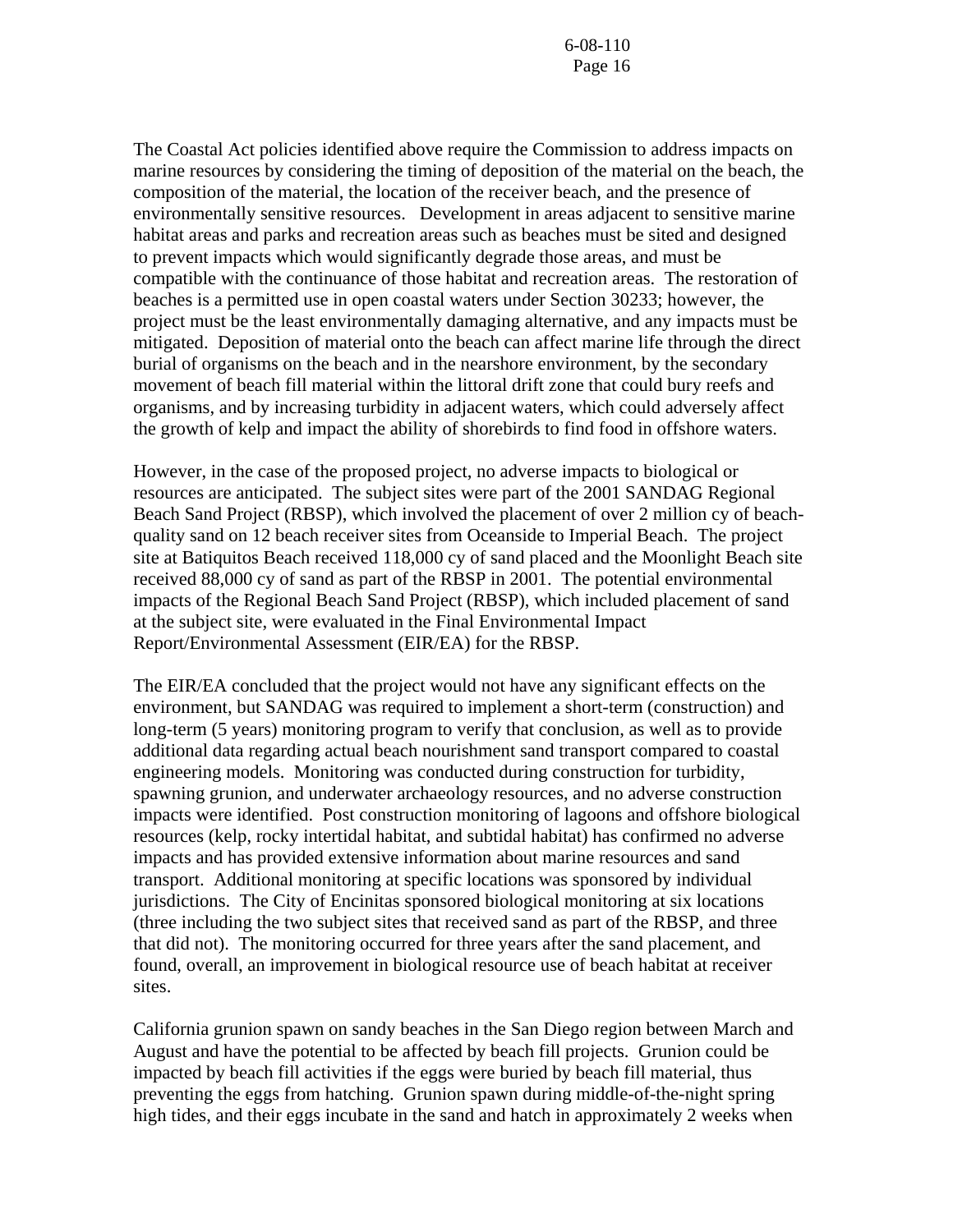the next spring high tide occurs. While grunion are not listed as threatened or endangered, efforts should be made to minimize impacts to this managed fish species.

Because the Encinitas receiver sites are sandy beach, it provides suitable grunion spawning habitat. However, the Final Mitigated Negative Declaration for the project indicates that the proposed project is expected to improve grunion spawning by adding sand to the beach. As a precaution, grunion will be monitored before construction, and if present, during construction. No post-construction monitoring is required for grunion.

A grunion monitor must be present to observe grunion runs two to three weeks prior to construction during a predicted grunion run (according to the grunion calendar produced by the California Department of Fish and Game), and immediately prior to construction. If grunion are not present during their predicted runs, no further monitoring is required. If grunion are present during predicted runs, beach nourishment will only occur above the spring high tide line/kelp line or in the nearshore until the two-week spawning period is over. As an alternative, grunion monitoring could continue throughout the sand placement period, and if they do not spawn during a predicted run then sand could be placed below the spring high tide line.

Water conditions in the project area are typically clear, with occasional storms causing turbidity. Fish eating birds such as the California brown pelican and California least tern could be impacted in the vicinity of the site by temporary reduction in their prey base if fish move away from the turbidity plume. Temporary impacts may also include an increase in noise from beach fill construction activities. In this case, the applicant is proposing to coordinate with USFWS to avoid significant impacts to California least tern and the Western snowy plover during their breeding and nesting seasons. Similar to the 2001 RBSP, monitoring may include observations of timing and nesting activity and the extent of turbidity plumes outside the surf zone where water transparency is reduced to less than three feet. While the project may cause a low-level turbidity plume in the water, the effects would be localized and temporary, and would not extend beyond the normal foraging distances for either of these species and should diminish immediately when construction activities are halted. Since ample alternative forage areas would be available to these species during receiver site construction, no adverse impacts to these species are anticipated. Restricting the silt and clay content to 25% maximum during winter placement and 10% during the spring placement, will further reduce the potential for significant impacts to biological resources or water quality. Nevertheless, turbidity will be monitored throughout construction to quantify the effect on ocean water clarity from the project.

The composition of the sand replenishment material can also affect the environment. The applicant proposes to test and analyze potential beach nourishment sand sources that have up to 25% fines. This is the upper limit of what would be considered for placement on the beaches, and not a standard for all material that would be placed. The 25% cut-off for fines would enable the applicant to consider a fairly large range of potential source materials. The inclusion of up to 25% fines in the opportunistic sand program will maximize the amount of potentially beneficial material that could be tested and analyzed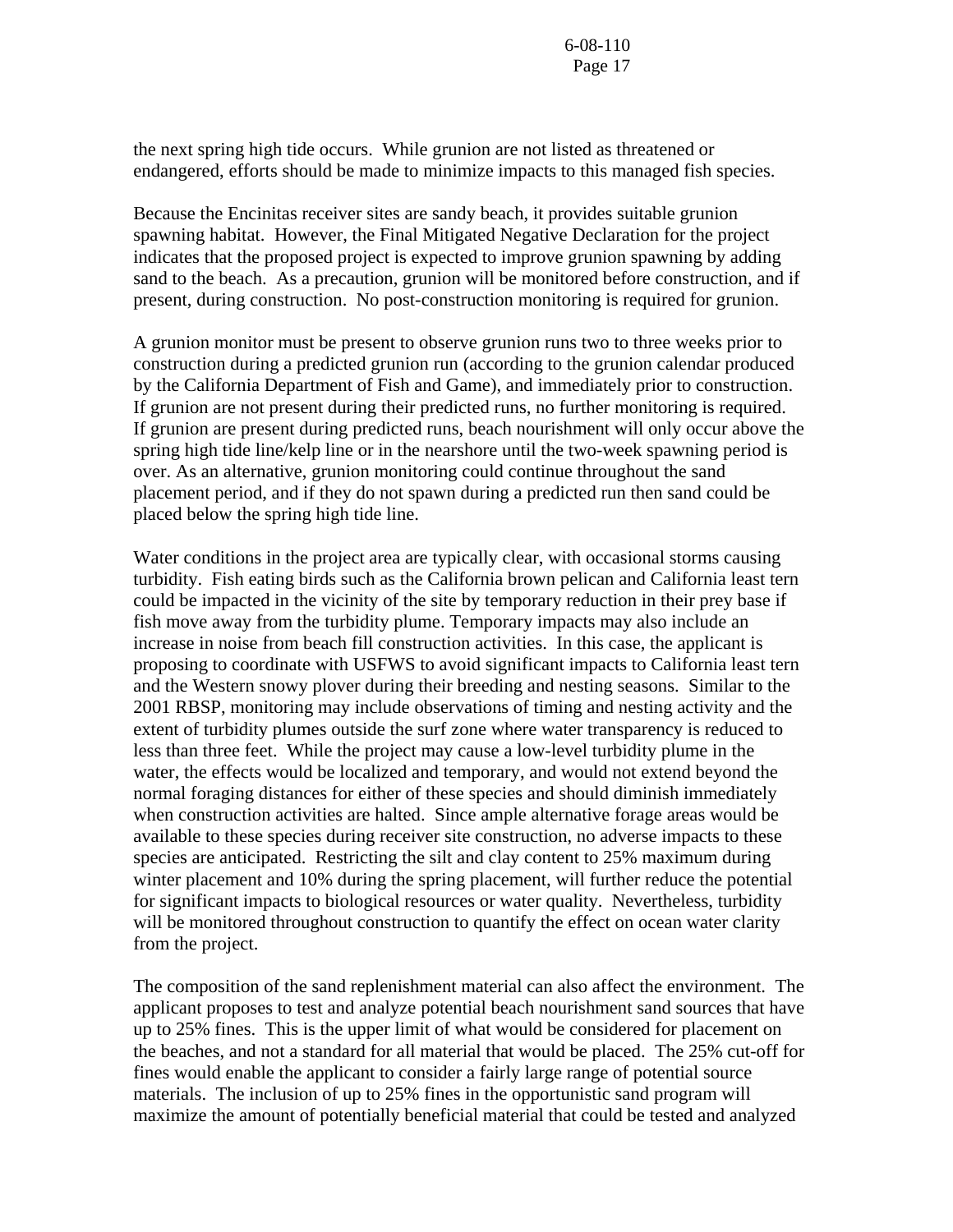for consideration as beach nourishment material. Placement of material with more than 10% fines is restricted to only the fall/winter season. As noted previously, most of the sand replenishment is anticipated to occur during the rainy season, when turbidity is naturally higher. The seasonal limits are designed to mimic the natural sediment delivery to the coast by rivers and streams. These limits are consistent with the opportunistic sand project approved by the Commission for the Cities of San Clemente in 2004, Carlsbad in 2006, and Solana Beach and Oceanside in 2008.

Construction equipment used for the project has the potential to contaminate the sand from minor spills and leaks from equipment. As proposed, construction material cannot be washed on the beach or in beach parking lots. Construction debris and sediment shall be properly contained and secured on site with Best Management Practices (BMPs) to prevent the unintended transport of sediment and other debris into coastal waters by wind, rain, or tracking. Any debris resulting from construction activities must be removed from the project site within 24 hours of completion of construction. Public streets used for hauling the material to the project site shall be cleaned via street-sweeper every third day of truck delivery to the project site, and a spill prevention, containment and countermeasures plan must be prepared by the contractor prior to each beach fill project. The plan must include fueling procedures, equipment maintenance procedures, and containment and cleaning measures to be followed in the event of a spill. Thus, the project contains sufficient BMPs to ensure that no impacts to water quality will occur.

In addition, the proposed standard Project Notification Report identifies that an on-site debris monitor will be present during beach replenishment. If any debris or any unusual, non-sand material is detected, the applicant proposes to halt the specific material placement until the material can be examined and tested to assure its quality is consistent with the parameters of acceptable material. An updated Project Notification Report will then be submitted for Executive Director approval prior to restart of work. Therefore, as proposed, no significant impacts to water quality are expected.

The project has been designed and sited to avoid impacts to sensitive habitat, and no impacts to any biological resources are anticipated. Consistent with Section 30240, the project will enhance a recreation beach area. In the event that unexpected adverse impacts do occur, the Project Notification Report includes a requirement that any impacts to sensitive habitat areas by the proposed development be reported to the Executive Director within 2 weeks of occurrence and shall be mitigated. Such mitigation shall require an amendment to this permit or a new permit unless the Executive Director determines that no amendment or new permit is legally required. Thus, any impacts that occur will be mitigated. Special Condition #3 defines the length of the permit term to 5 years from the date of Commission approval.

As proposed, copies of permits from other agencies, including the California Regional Water Quality Control Board and the Army Corps of Engineers are required to be submitted to the Executive Director. Should any project modifications be required as a result of other permits, the Project Notification Report includes an acknowledgement that an amendment to this permit may be necessary. Special Condition #2 notifies the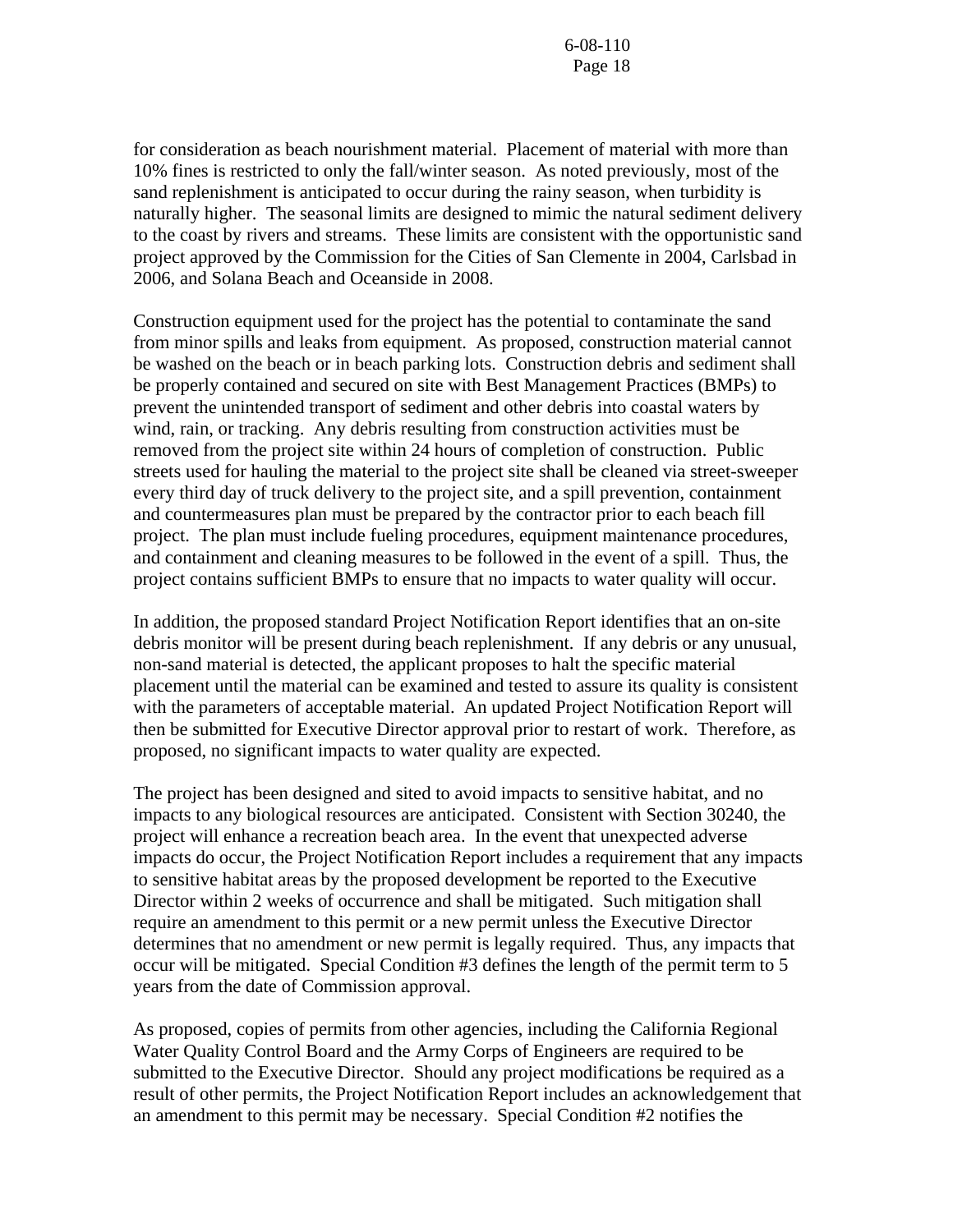applicant that the subject permit does not cover the development that provides the sand source for beach replenishment, such as dredging or new construction. Those projects must receive separate coastal development permits when the source is obtained in the coastal zone.

In summary, the subject program has been designed to minimize potential environmental impacts and, as conditioned, is not anticipated to have any impacts inconsistent with Coastal Act Sections 30230, 30231, 30233, or 30240. Restrictions on placement locations, timing and quantities have been designed to avoid or limit impacts to sensitive habitat. Biological surveys have not identified any long-term significant impacts to sensitive resources. All impacts will be identified through the proposed monitoring and any unanticipated impacts will be reviewed prior to approval of future projects. As proposed and conditioned, adequate information will be available to the Executive Director to analyze and evaluate new beach sand replenishment projects within the parameters of the proposed permit. Written approval from the Executive Director is required prior to the initiation of any work. As conditioned, the Commission finds that the proposed project will ensure that all environmental impacts are minimized, and if significant impacts do occur despite all precautions, they will be identified and adequately mitigated. Therefore, the proposed project can be found consistent with the resource protection policies of the Coastal Act.

4. Hazards. Section 30253 of the Coastal Act states, in part:

New development shall:

(1) Minimize risks to life and property in areas of high geologic, flood, and fire hazard.

The proposed development is located in an area subject to tidal action. The tidal environment is dynamic and there are risks associated with development in such areas. For instance, erosion has occurred at the subject beaches where beach nourishment is proposed, and erosion is one form of potential geologic hazard. The fact that the applicant is proposing beach nourishment to restore pre-existing beaches indicates that erosion does occur. However, the applicant will not increase erosion hazards by increasing the size of beaches beyond pre-existing conditions, and increasing the beach size may decrease risks to property. As described above, testing and monitoring the replenishment material will ensure risks to life and health are minimized. Therefore, the proposed project minimizes this hazard consistent with Section 30253.

Because there remains an inherent risk to development along the shoreline, the applicant has submitted as part of the Project Notification Report, an assumption of risk, waiver of liability and indemnity that indemnifies and holds harmless the California Coastal Commission, its officers, agents and employees against any and all claims, demands, damages, costs, expenses of liability arising out of the acquisition, design, construction, operation, maintenance, existence, or failure of the permitted project. In this way, the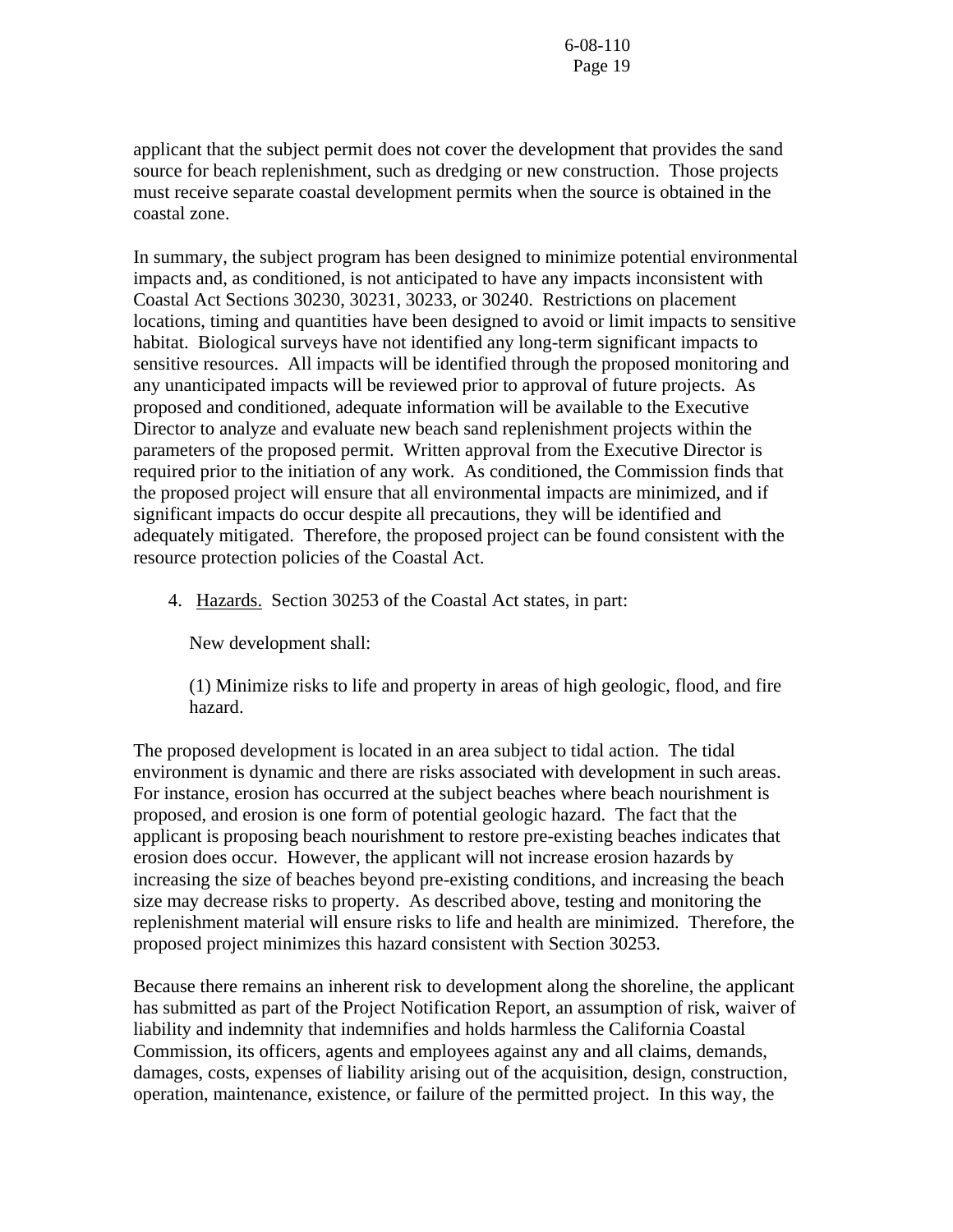applicant has made clear that the Commission is not liable for damage as a result of approving the permit for development.

 5. Local Coastal Planning. The City has a certified LCP and will approve any necessary coastal development permits within their jurisdiction for the individual developments that provide the source of sands. In addition, since portions of the proposed development lie seaward of the MHTL within the City's coastal permit jurisdiction such as haul routes, staging areas, access points and sand placement above the MHTL, the City has requested that all portions of the subject application that lie within the City's jurisdiction above the MHTL be consolidated into the subject permit by the Coastal Commission. As conditioned, the proposed development is consistent with the public access, recreation, and environmental protection policies in Chapter 3 of the Coastal Act with the certified LCP which is used as guidance. Therefore, approval of the proposed development will not prejudice the ability of the City of Encinitas to continue to implement their certified Local Coastal Program.

 6. Consistency with the California Environmental Quality Act (CEQA). Section 13096 of the Commission's Code of Regulations requires Commission approval of Coastal Development Permits to be supported by a finding showing the permit, as conditioned, to be consistent with any applicable requirements of the California Environmental Quality Act (CEQA). Section 21080.5(d)(2)(A) of CEQA prohibits a proposed development from being approved if there are feasible alternatives or feasible mitigation measures available which would substantially lessen any significant adverse effect which the activity may have on the environment.

The proposed project has been conditioned in order to be found consistent with the Chapter 3 policies of the Coastal Act. Mitigation measures including those addressing monitoring of biological, physical, and recreational impacts, will minimize all adverse environmental impacts. As conditioned, there are no feasible alternatives or feasible mitigation measures available which would substantially lessen any significant adverse impact which the activity may have on the environment. Therefore, the Commission finds that the proposed project is the least environmentally-damaging feasible alternative and is consistent with the requirements of the Coastal Act to conform to CEQA.

## STANDARD CONDITIONS:

- 1. Notice of Receipt and Acknowledgment. The permit is not valid and development shall not commence until a copy of the permit, signed by the permittee or authorized agent, acknowledging receipt of the permit and acceptance of the terms and conditions, is returned to the Commission office.
- 2. Expiration. If development has not commenced, the permit will expire two years from the date on which the Commission voted on the application. Development shall be pursued in a diligent manner and completed in a reasonable period of time. Application for extension of the permit must be made prior to the expiration date.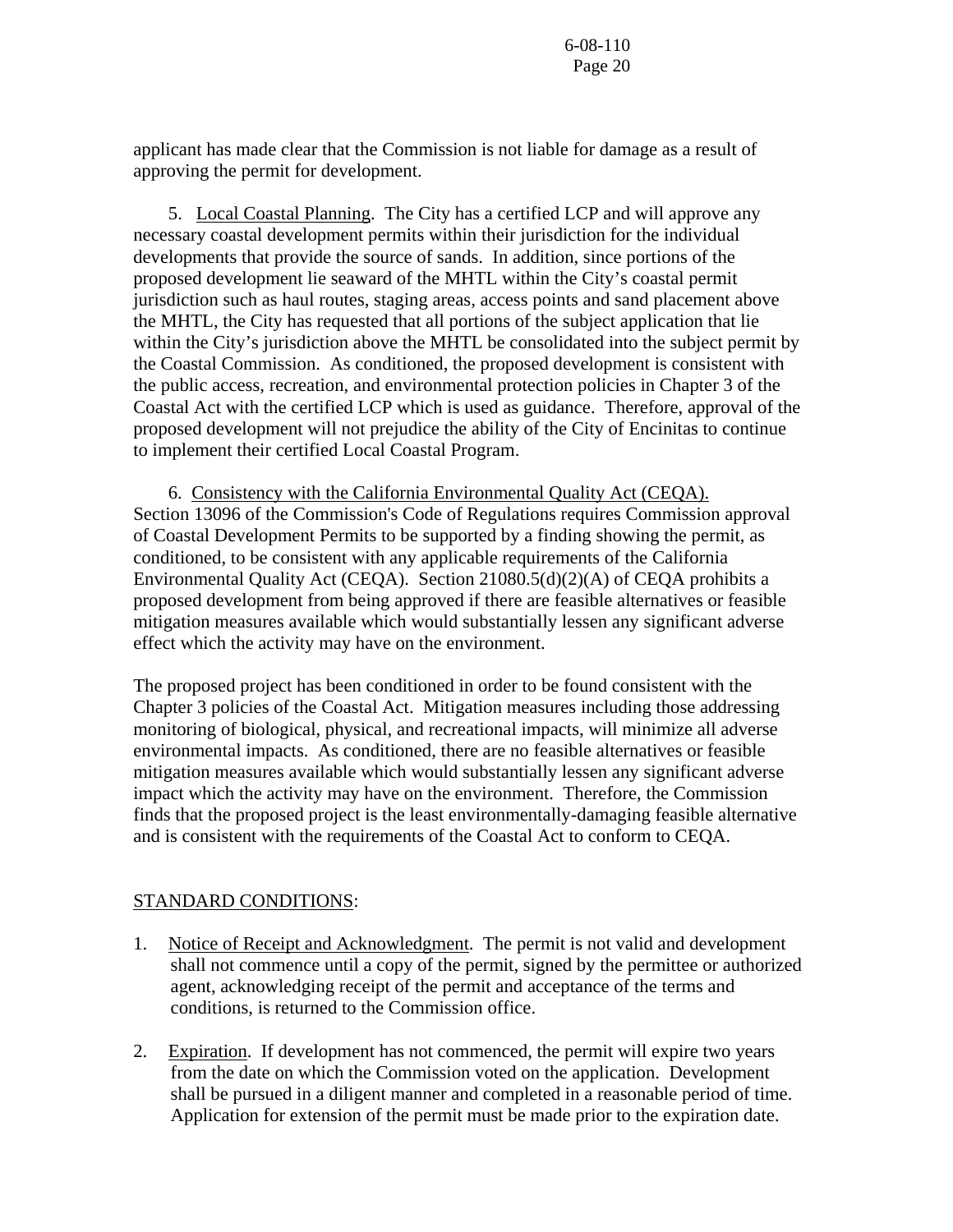- 3. Interpretation. Any questions of intent or interpretation of any condition will be resolved by the Executive Director or the Commission.
- 4. Assignment. The permit may be assigned to any qualified person, provided assignee files with the Commission an affidavit accepting all terms and conditions of the permit.
- 5. Terms and Conditions Run with the Land. These terms and conditions shall be perpetual, and it is the intention of the Commission and the permittee to bind all future owners and possessors of the subject property to the terms and conditions.

(G:\San Diego\Reports\2008\6-08-110 Encinitas Opportune Sand stf rpt.doc)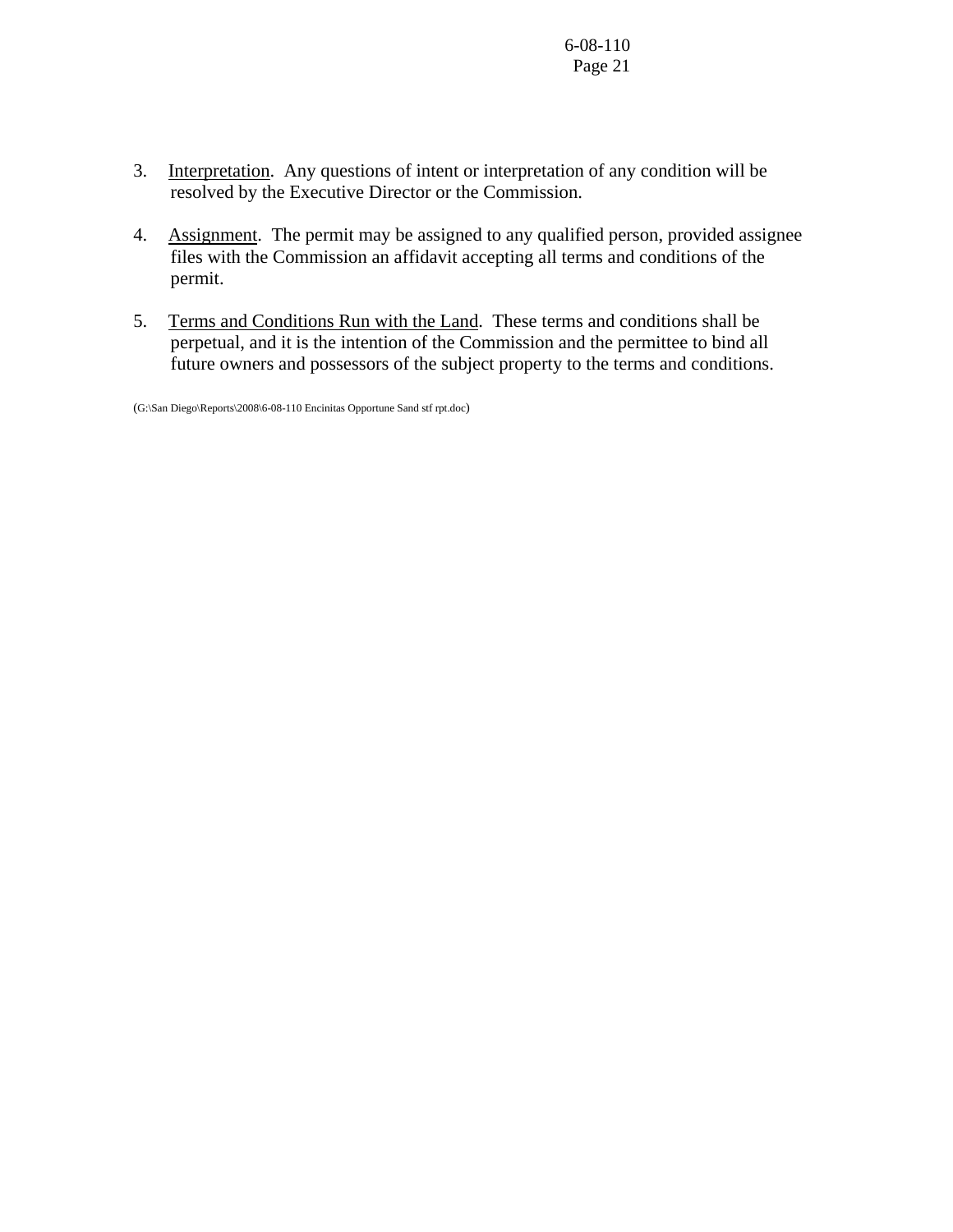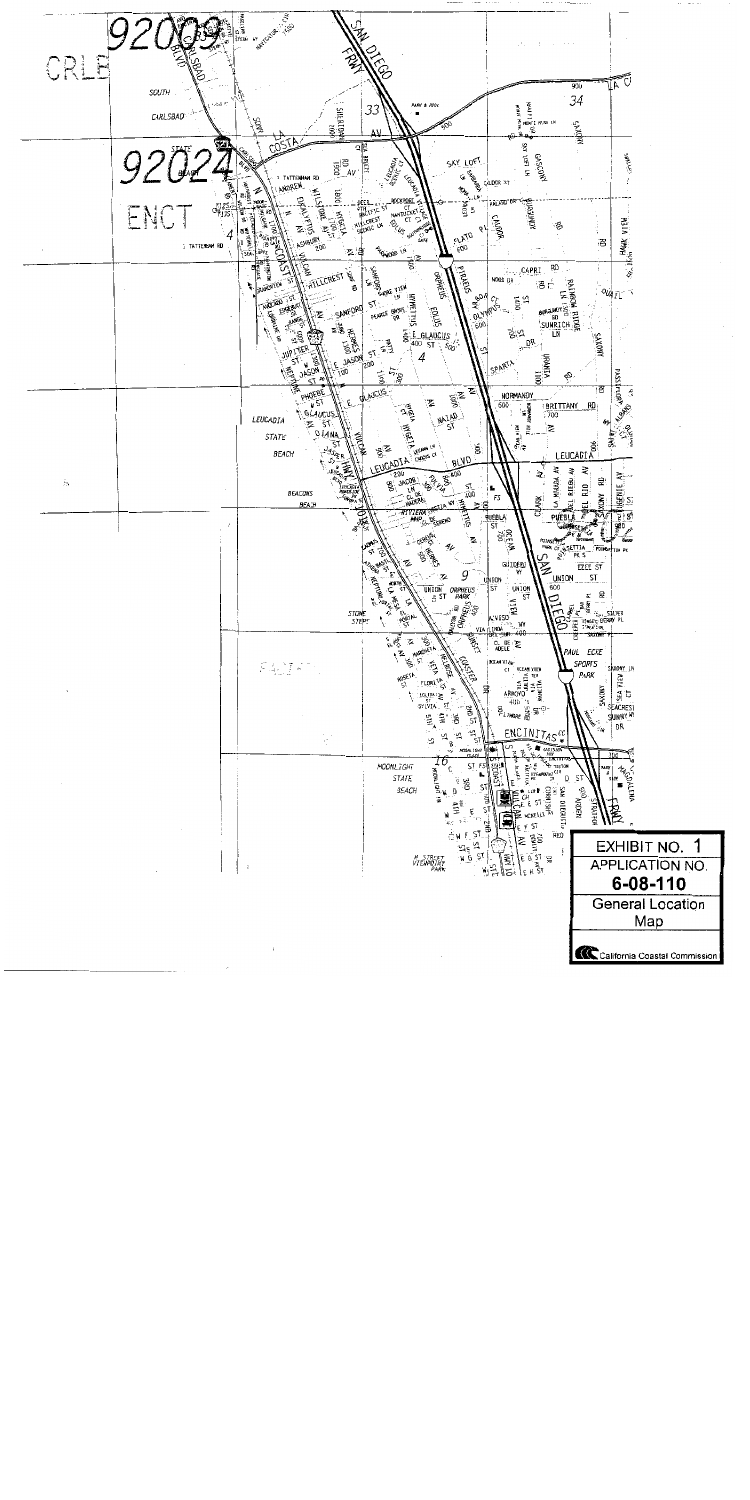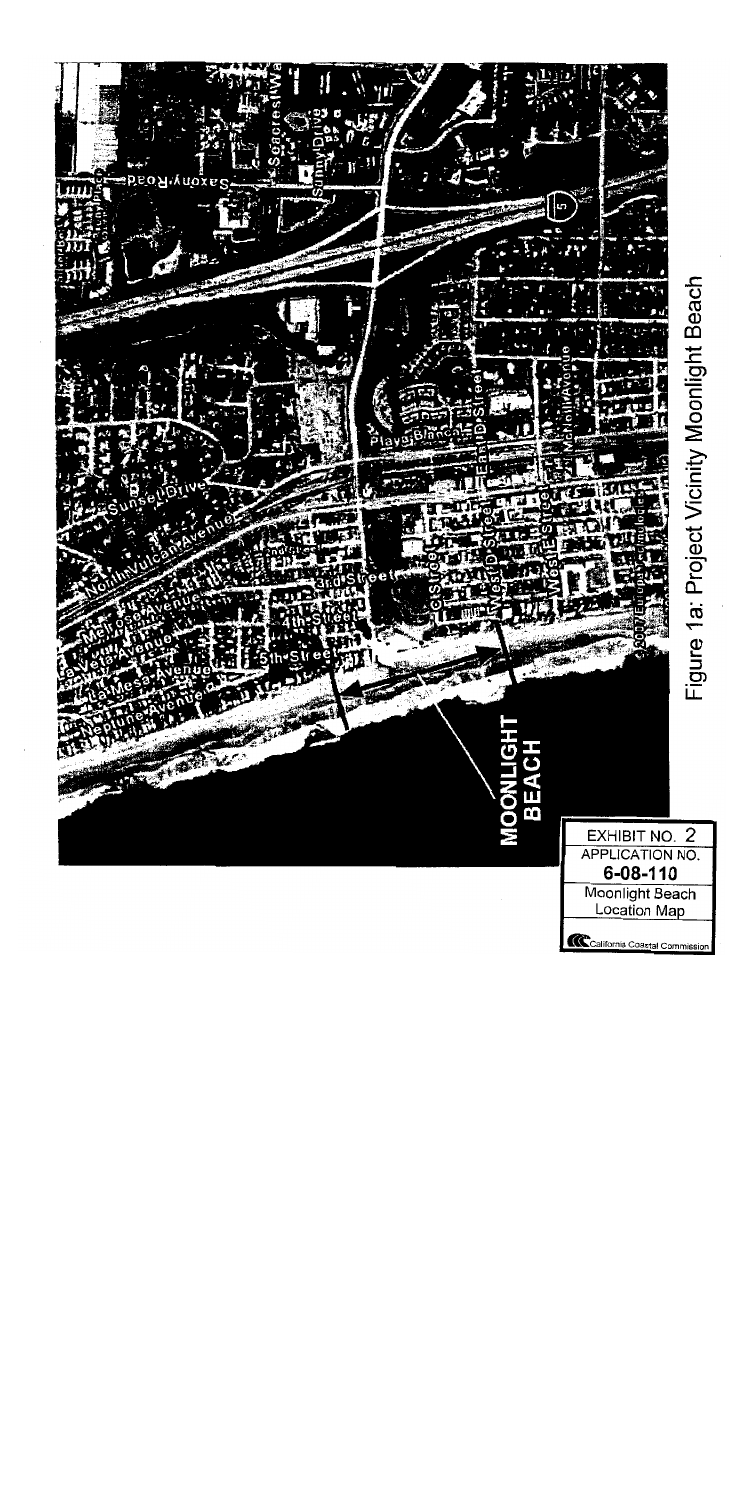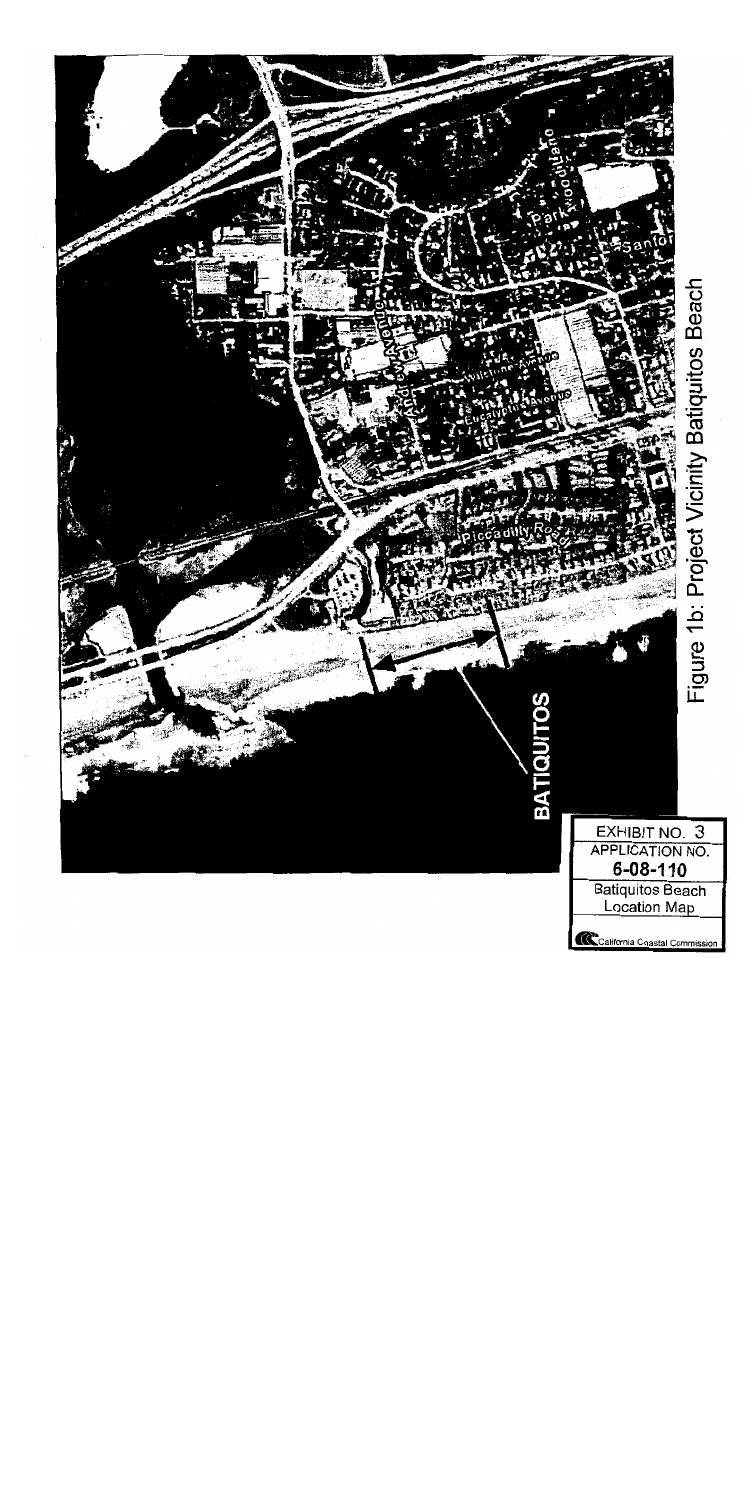

California Coastal Commission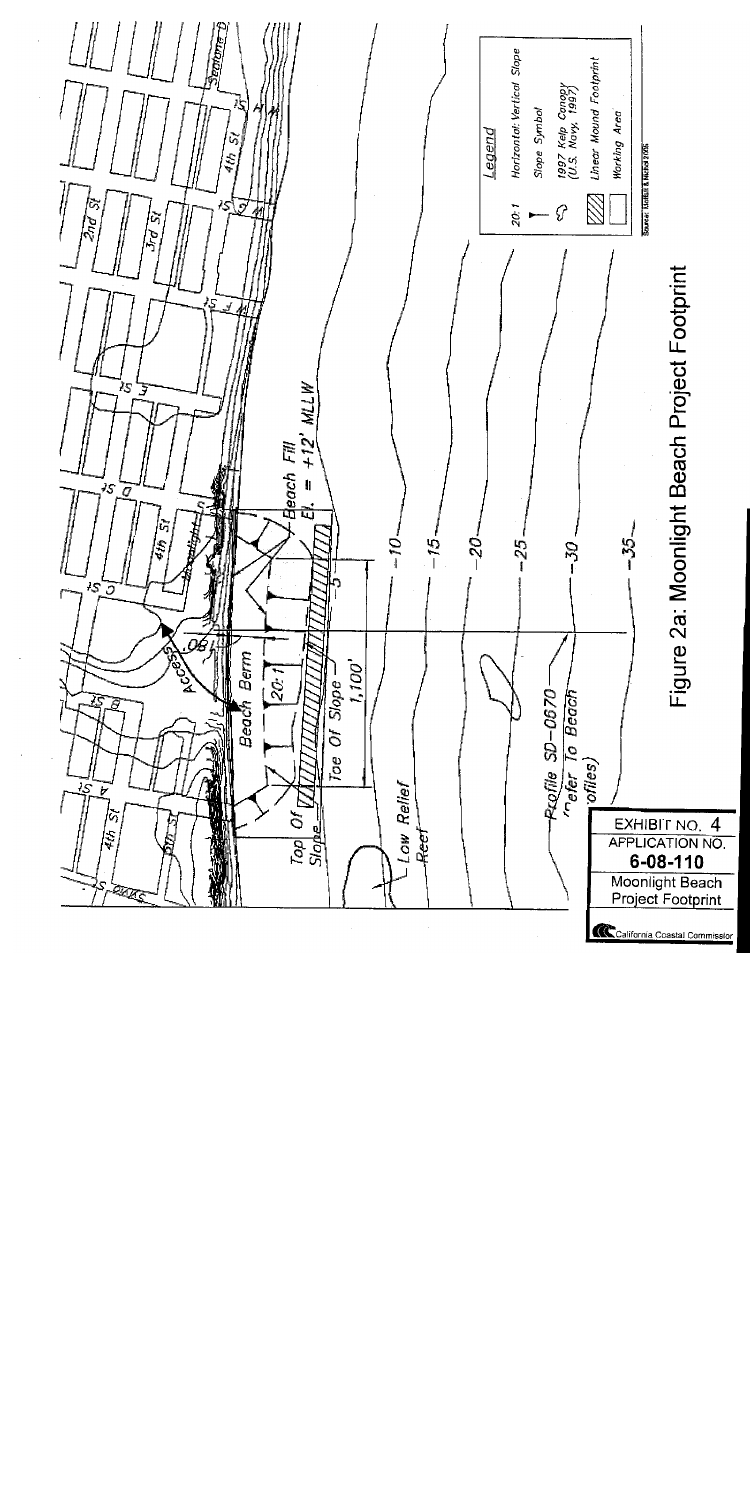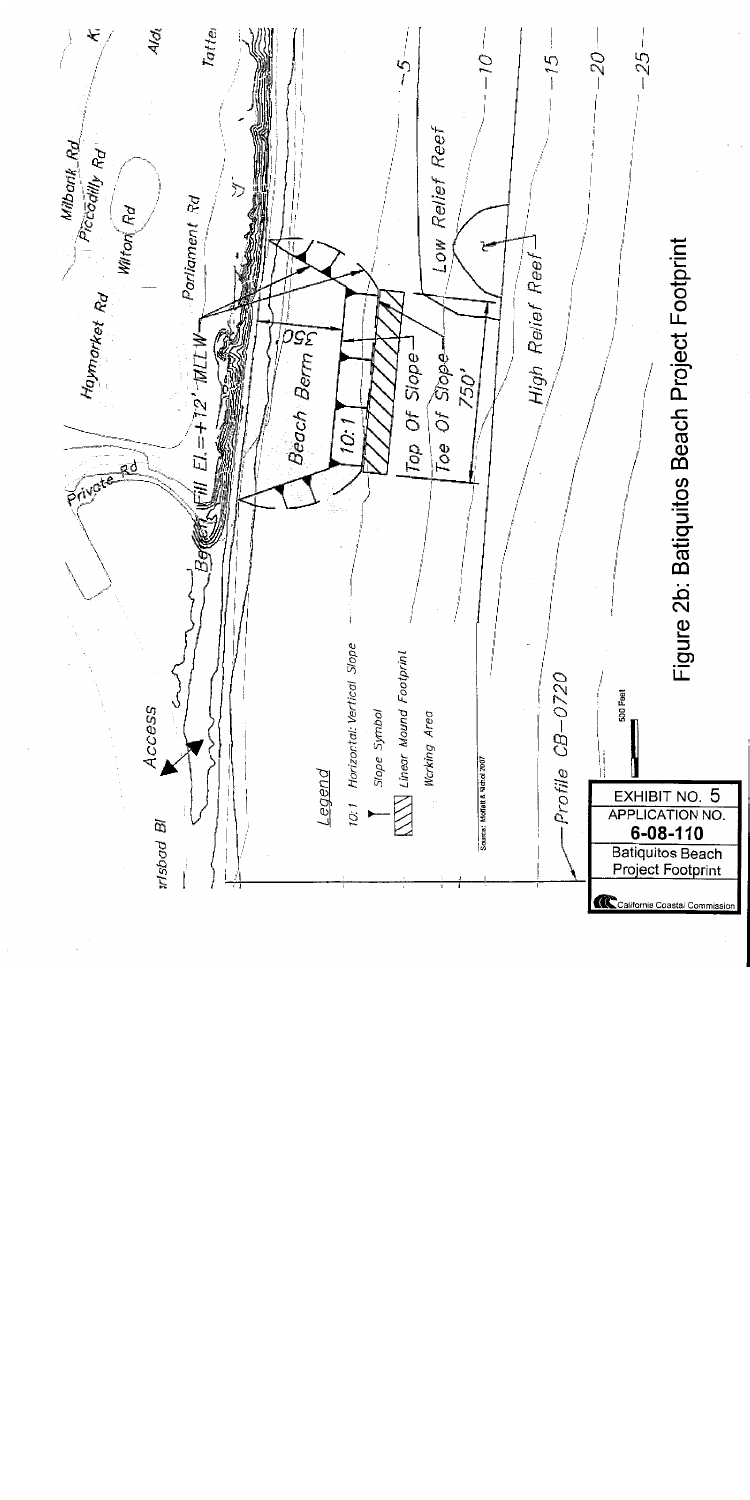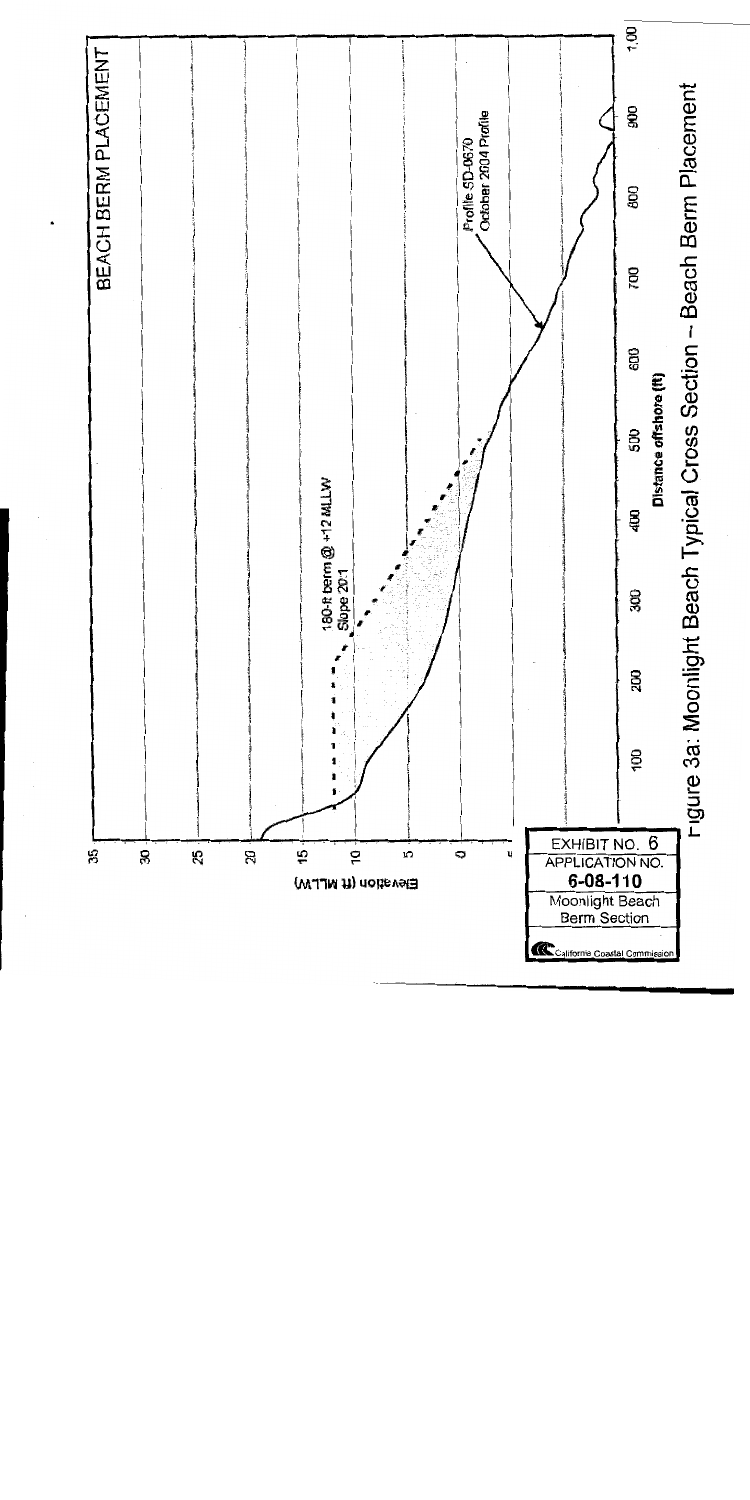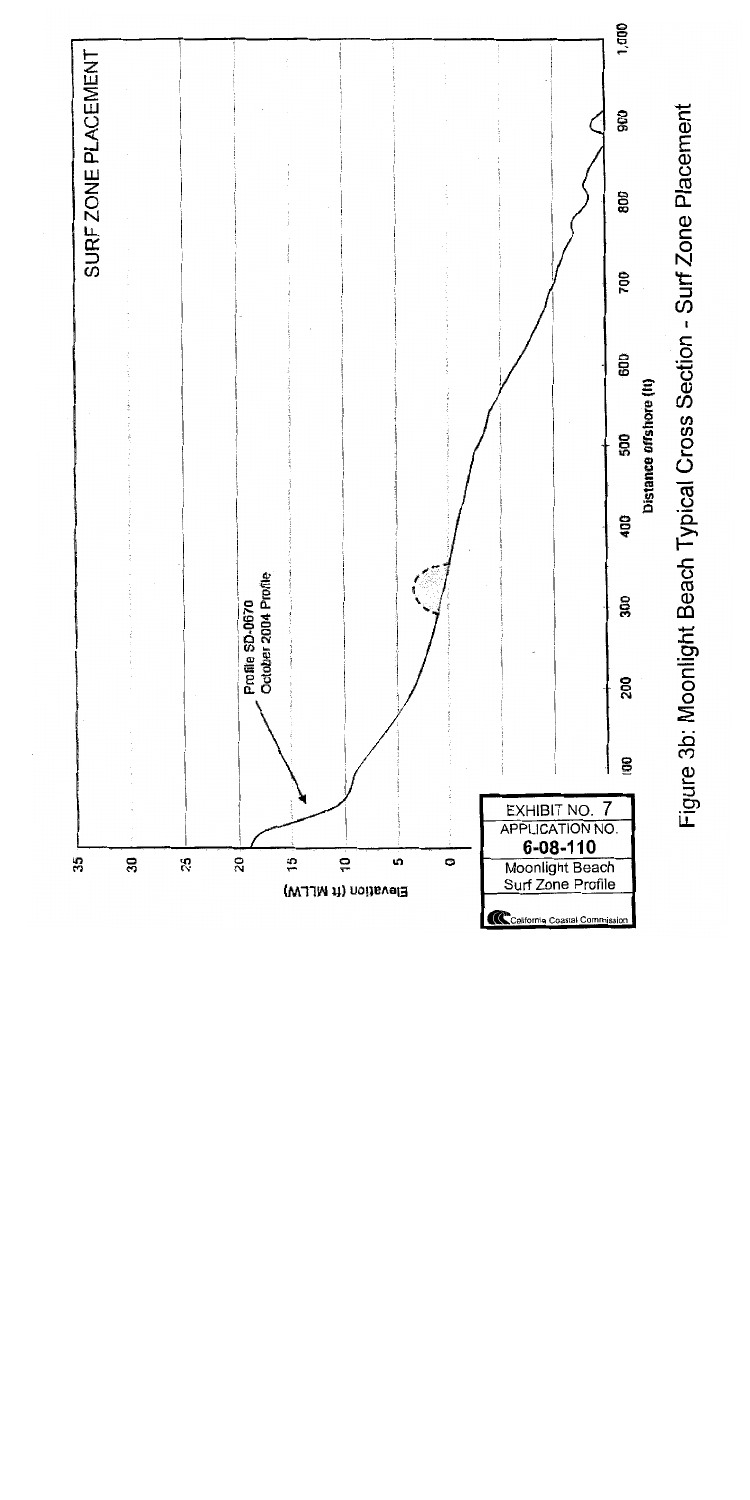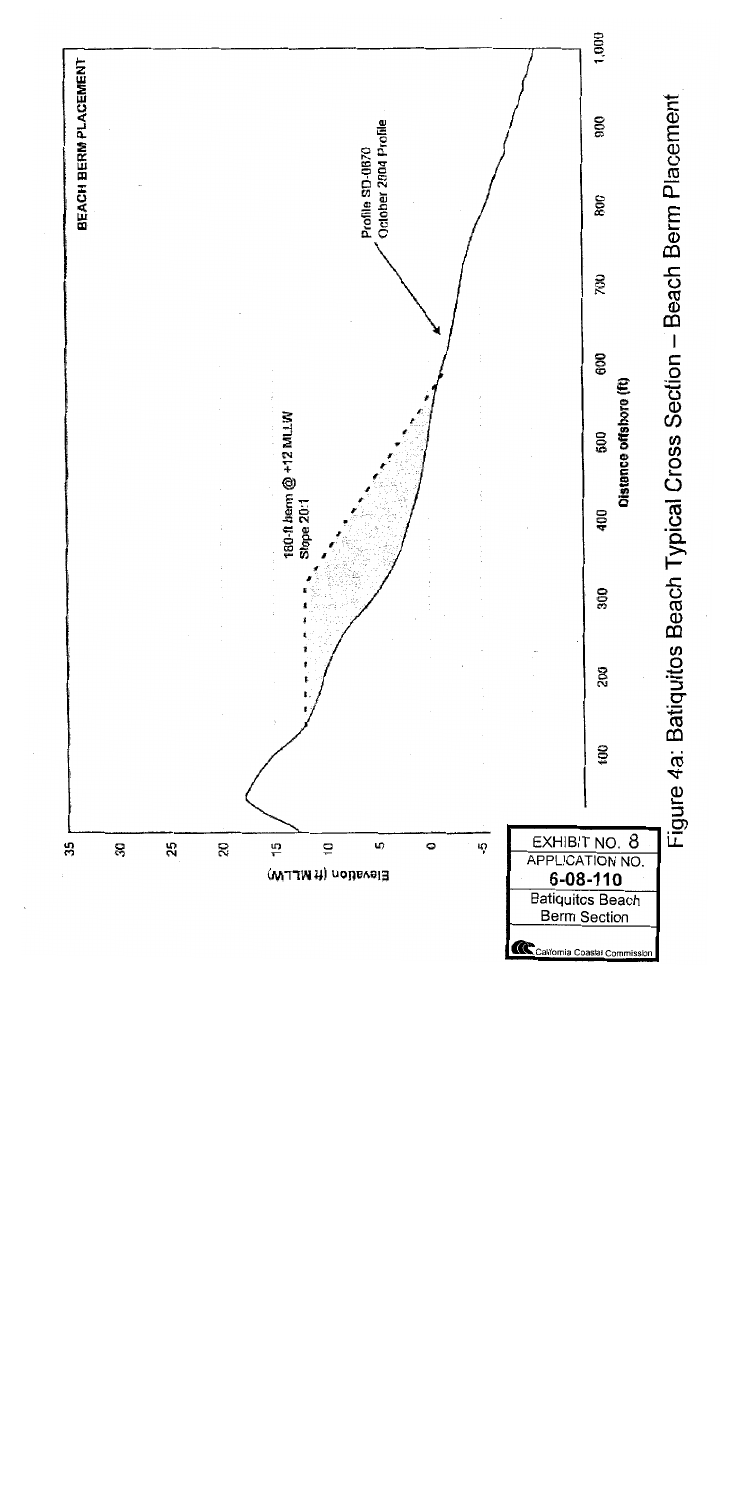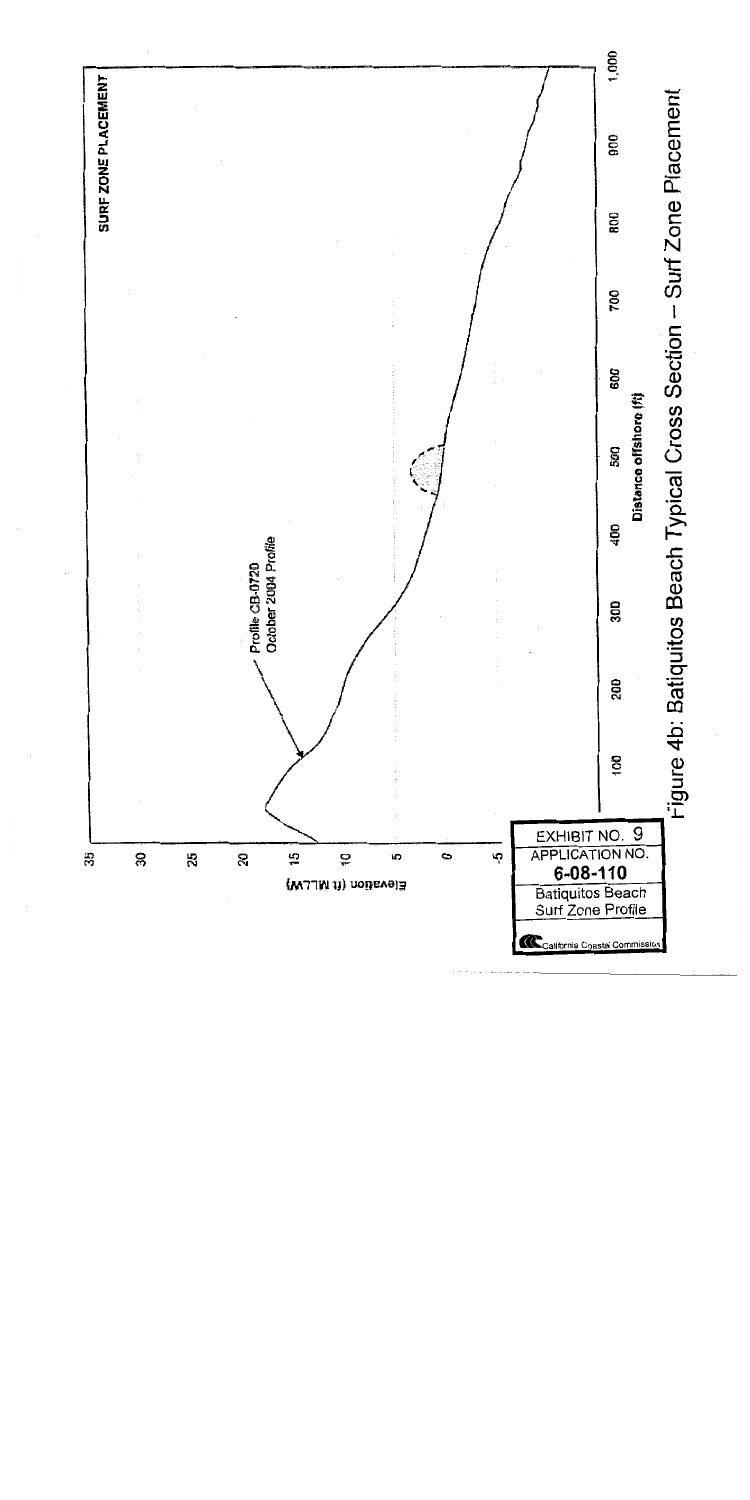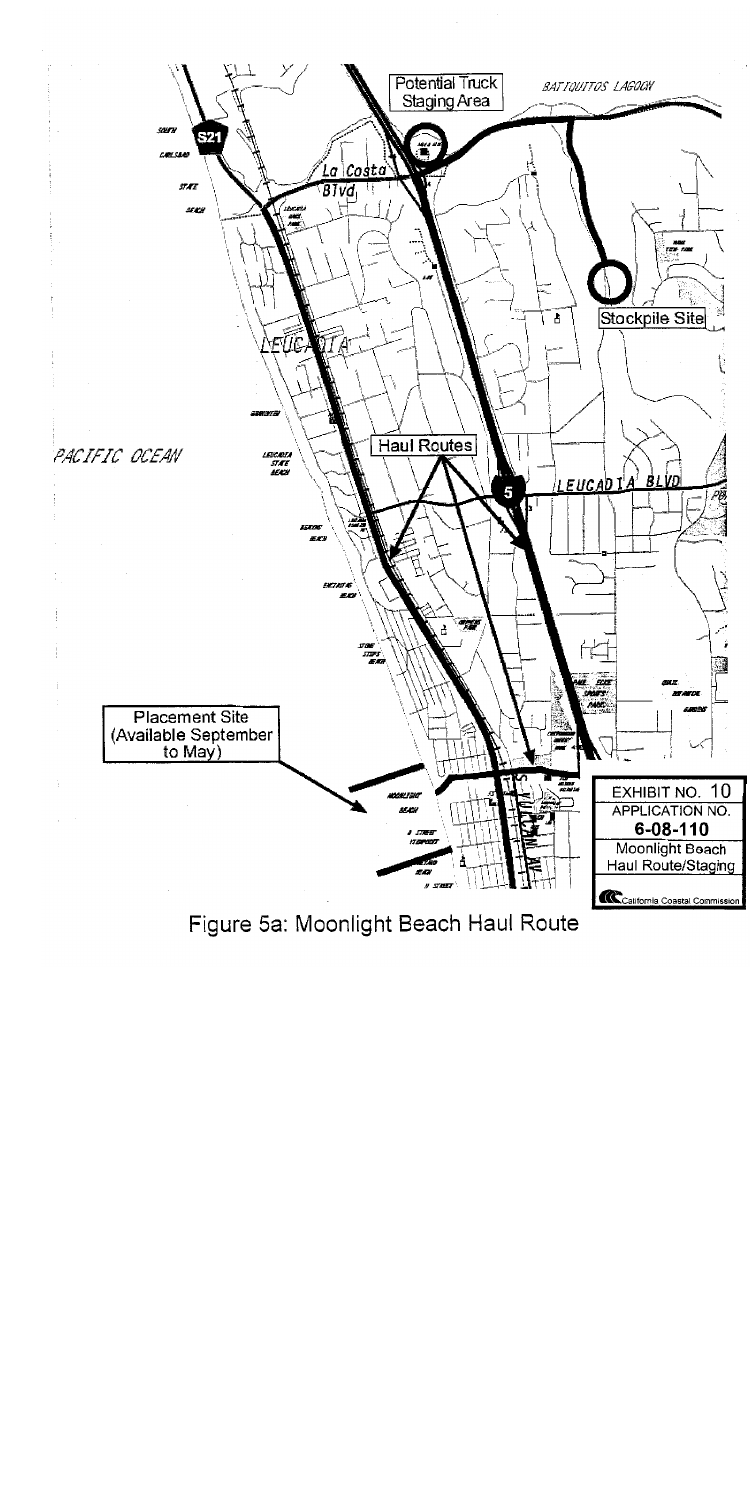

Figure 5b: Batiquitos Beach Haul Route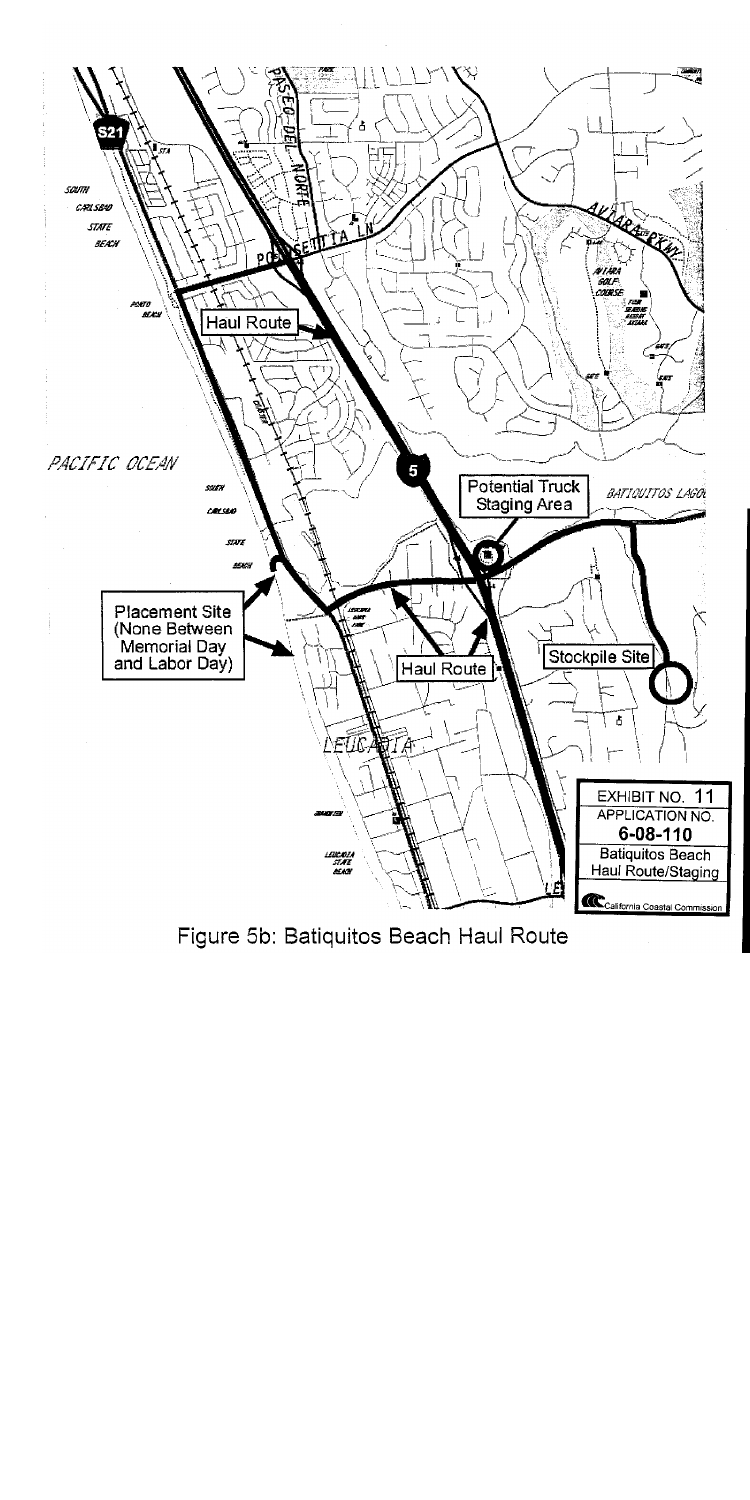# **ENCINITAS OPPORTUNISTIC BEACH FILL PROGRAM**

# PROJECT NOTIFICATION REPORT

# 1. Introduction

Provide the basic program outline. Specify the permit conditions (USACE, CCC, RWQCB, and SLC). This Project Notification Report will request agency concurrence and a Notice to Proceed from the USACE (See Section 8.1 for further information).

| <b>Placement Site</b>   | Maximum<br>Annual<br>Quantity<br>(CY) | Maximum<br>Project<br>Length (ft) | Placement<br>Scenarios (1) | Season (2)                                   | Max.<br>Percent<br><b>Fines</b><br>Allowed | Proposed Maximum<br>Annual Volume (CY)<br>(3)                                                                                                                                             |
|-------------------------|---------------------------------------|-----------------------------------|----------------------------|----------------------------------------------|--------------------------------------------|-------------------------------------------------------------------------------------------------------------------------------------------------------------------------------------------|
|                         | 150,000                               | 1,500                             | a) Beach-berm<br>b) MHT    | Sept 15 <sup>th</sup> - Feb 28 <sup>th</sup> | < 10%                                      | 120,000                                                                                                                                                                                   |
| <b>Batiquitos Beach</b> |                                       |                                   |                            |                                              | 11-25%                                     | Up to 25,000 / project                                                                                                                                                                    |
|                         |                                       |                                   |                            | Mar 1st - May 31st                           | <10%                                       | 25,000 / month<br>(maximum placement<br>of 14 days/month at a<br>minimum distance of<br>150 feet between<br>placements at sandy<br>beaches only. No<br>restrictions at cobble<br>beaches. |
|                         |                                       |                                   |                            | Jun 1st - Sept 14th                          | <b>NA</b>                                  | No placement                                                                                                                                                                              |
| Moonlight Beach         | 120,000                               | 1,100                             | a) Beach-berm<br>b) MHT    | Sept 15 <sup>th</sup> - Feb 28 <sup>th</sup> | 10%                                        | 120,000                                                                                                                                                                                   |
|                         |                                       |                                   |                            |                                              | 11-25%                                     | Up to 25,000 / project                                                                                                                                                                    |
|                         |                                       |                                   |                            | Mar 1st - May 31st                           | <10%                                       | 25,000 / month<br>(maximum placement<br>of 14 days/month at a<br>minimum distance of<br>150 feet between<br>placements at sandy<br>beaches only. No<br>restrictions at cobble<br>beaches. |
|                         |                                       |                                   |                            | Jun 1st - Sept 14th                          | NA                                         | No placement                                                                                                                                                                              |

## **Proposed Project Limits**

(a) Beach-berm on upper beach; (b) MHT-placement below the high tide line  $(1)$ 

 $(2)$ The cumulative maximum quantity of all sand in a calendar year, regardless of season, is 150,000 cy for Batiquitos Beach and 120,000 cy for Moonlight Beach.

(3) Hauling and sand placement would occur between Monday - Friday during typical construction hours (7:00 a.m. to dusk), no weekends.

(4) No work can occur on holiday weekends of Memorial Day and Labor Day, and weekends adjacent to Independence Day, when Independence Day fails on a Friday or Monday.



ි 2009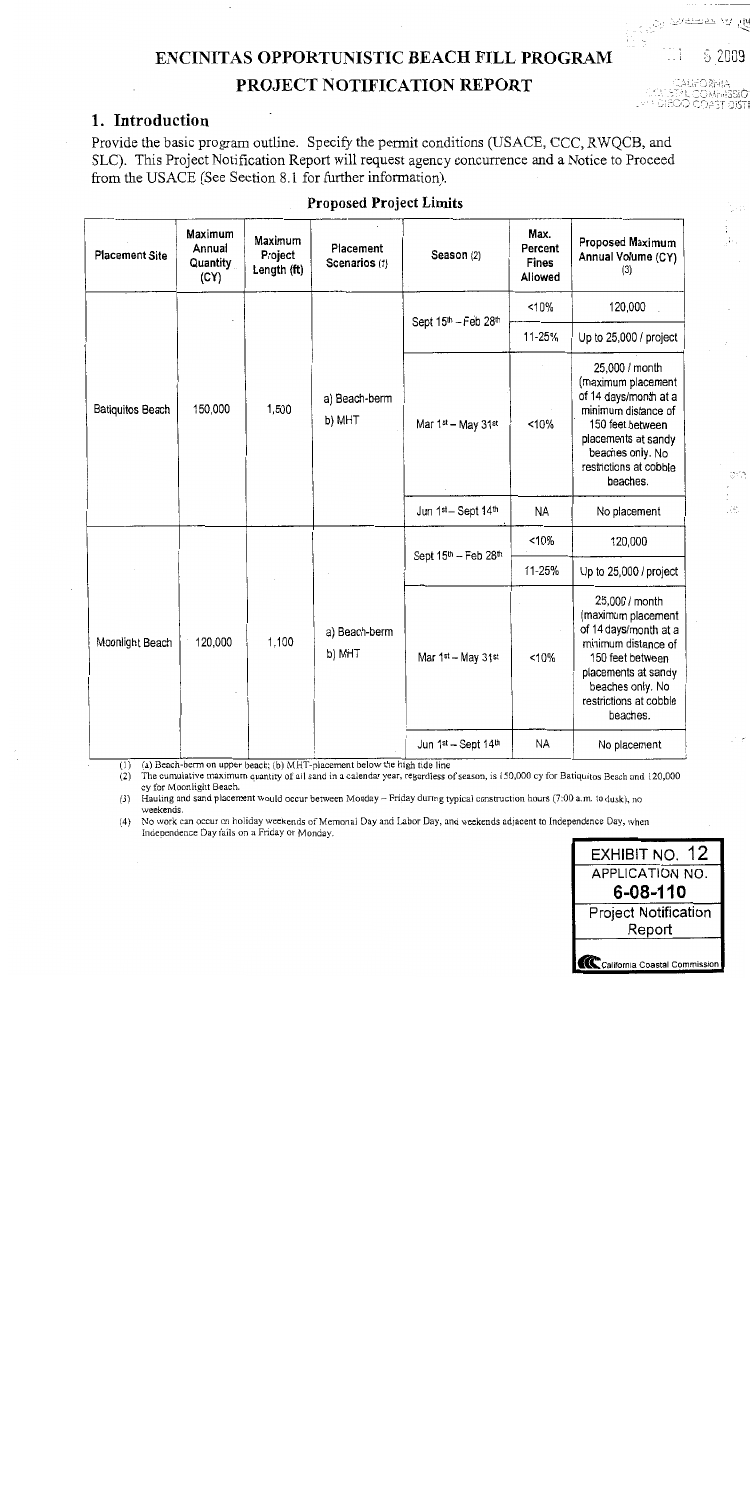# 2. Source Material

## 2.1. General Site Location

Include maps, figures, and text description of site location and surrounding areas.

# 2.2. Specific Location of Source Material at Site

Describe where on the site the source material is found.

# 2.3. Volume of Material (Total volume and volume proposed for beach placement)

Describe the total volume of material available at the site and the volume that is being proposed for beach nourishment. The disposal method of excess material will be described in this section.

## 2.4. Material Testing

Present the Sampling and Analysis Plan that was prepared for and approved by the USACE as part of their permit conditions. The results will be provided, which will include any chemistry and grain size testing. Figures and tables will be provided.

# 2.5. Debris Management

Describe general content of material with regard to debris. This will include a description of the kinds of debris found in the source material, methods for screening, separating, and/or retrieving the debris, and disposal methods.

A qualified on-site debris monitor (geotechnical background or similar) will be present at the source site at all times during the excavation of material to be used for beach nourishment to monitor the material being loaded into trucks for placement on the beach. The monitor will ensure, to the maximum extent practicable, that material being loaded into the trucks is free of debris. The receiving beach shall be monitored periodically on every day of sand deposition by City staff to ensure the material placed on the beach is free of debris. If any debris or non-sandy material is detected on the receiving beach, the specific beach replenishment project(s) that was/were using that sand material shall be halted at that site(s) and the contractor will be responsible for removing all debris from the beach immediately. The project will be restarted once debris is cleared from the beach and a method is formulated to ensure, to the maximum extent practicable, that no further debris is generated from the source site.

# 3. Transportation and Placement

# 3.1. Site Location and Timing

Describe the existing conditions of the beach site and the timing of project. Include projected schedule.

# 3.2. Transportation Method

Describe how the material will get to the beach site. Outline trucking routes and provide figures. if needed. Indicate how many trucks and frequency. Specify a traffic control plan from the contractor.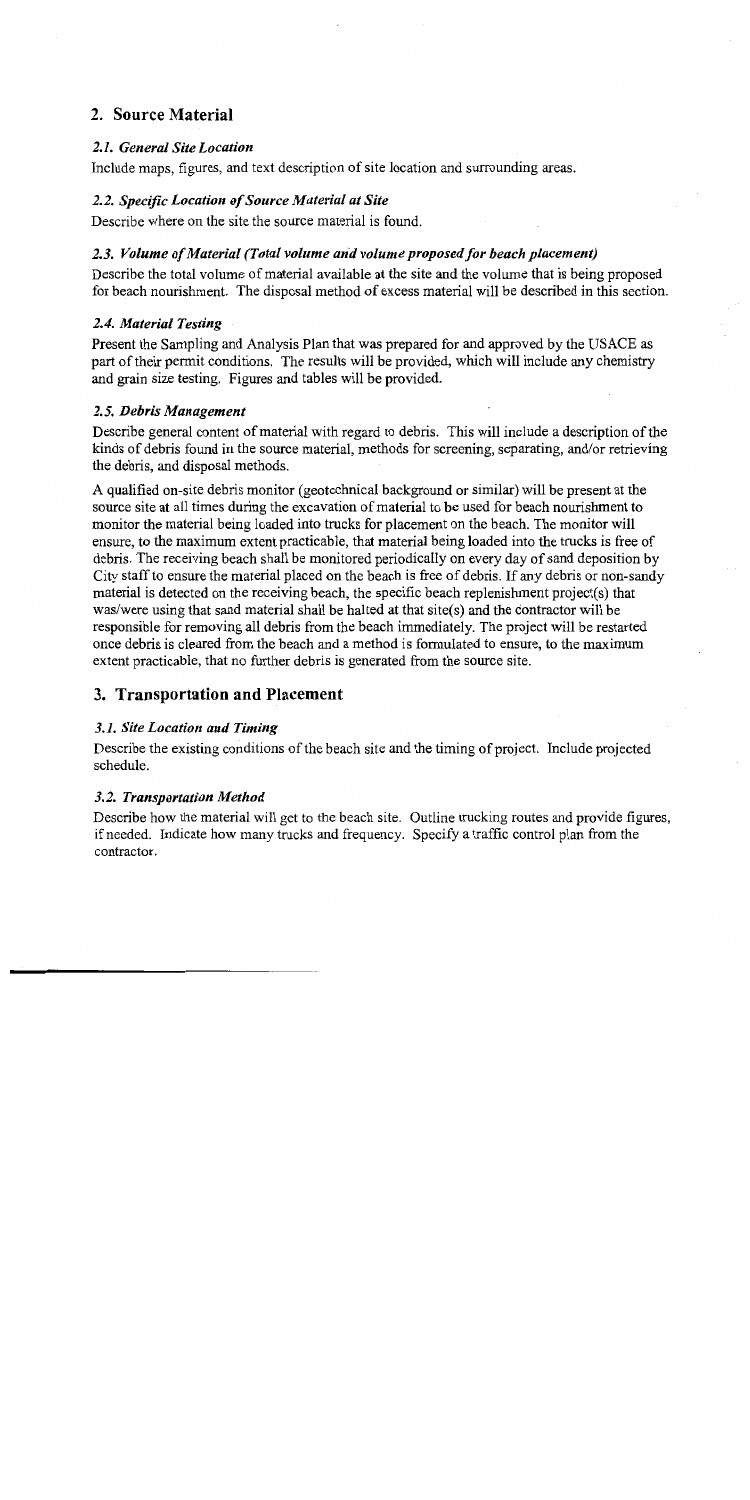## 3.3. Beach Placement Method

Describe the placement method, including any equipment that may be needed to construct the project. Outline specific public access closures or restrictions. Outline project BMPs, such as flagmen, perimeter fencing, etc. that are proposed. Specify how the access ramp will be constructed and how it will be removed or maintained following the project.

Construction materials or waste will not be stored where it could potentially be subjected to wave erosion and dispersion. In addition, no machinery will be placed, stored, or otherwise located in the Intertidal zone at any time, except for the minimum necessary to implement the project.

Construction equipment shall not be washed on the beach or in the beach parking lots. Construction debris and sediment shall be properly contained and secured on site with BMPs, to prevent the unintended transport of sediment and other debris into coastal waters by wind, rain, or tracking. Construction debris and sediment shall be removed from the construction areas as necessary to prevent the accumulation of sediment and other debris which may be discharged into coastal waters. Any and all debris resulting from construction activities shall be removed from the project site within 24 hours of completion of construction. Debris shall be disposed of at a debris disposal site outside the coastal zone.

Plans for the staging and storage of the construction equipment shall be provided by the contractor. Where possible, public parking areas shall not be used for staging or storage of equipment and materials. Where this is unavoidable, the minimum number of parking spaces that are required shall be used.

Access corridors and staging areas shall be located in a manner that has the least impact of public access via the maintenance of existing public parking areas and traffic flow on coastal access routes.

#### 3.4. Contractor Information

Include Contractor name, address, contact information, etc.

# 4. Public Notification Process

This section will outline how the public is being notified of the overall program and this specific project. Most upland projects will be approved by the City of Encinitias Planning Commission or City Council through a public hearing. This section of the report will include a listing of the local hearing dates and copies of all the local hearing notices. All written correspondence received by the City regarding the project and minutes of the Planning Commission/City Council meetings will be included.

Other proposed public noticing methods may include City Council Meetings, Chamber of Commerce/Downtown Business Association articles, City Publications, Newspaper Articles, Signage, Public Television, or Water Billing notices.

Also, a posting will be placed at each construction site with a notice indicating the project scope, expected dates of construction, and/or beach closure.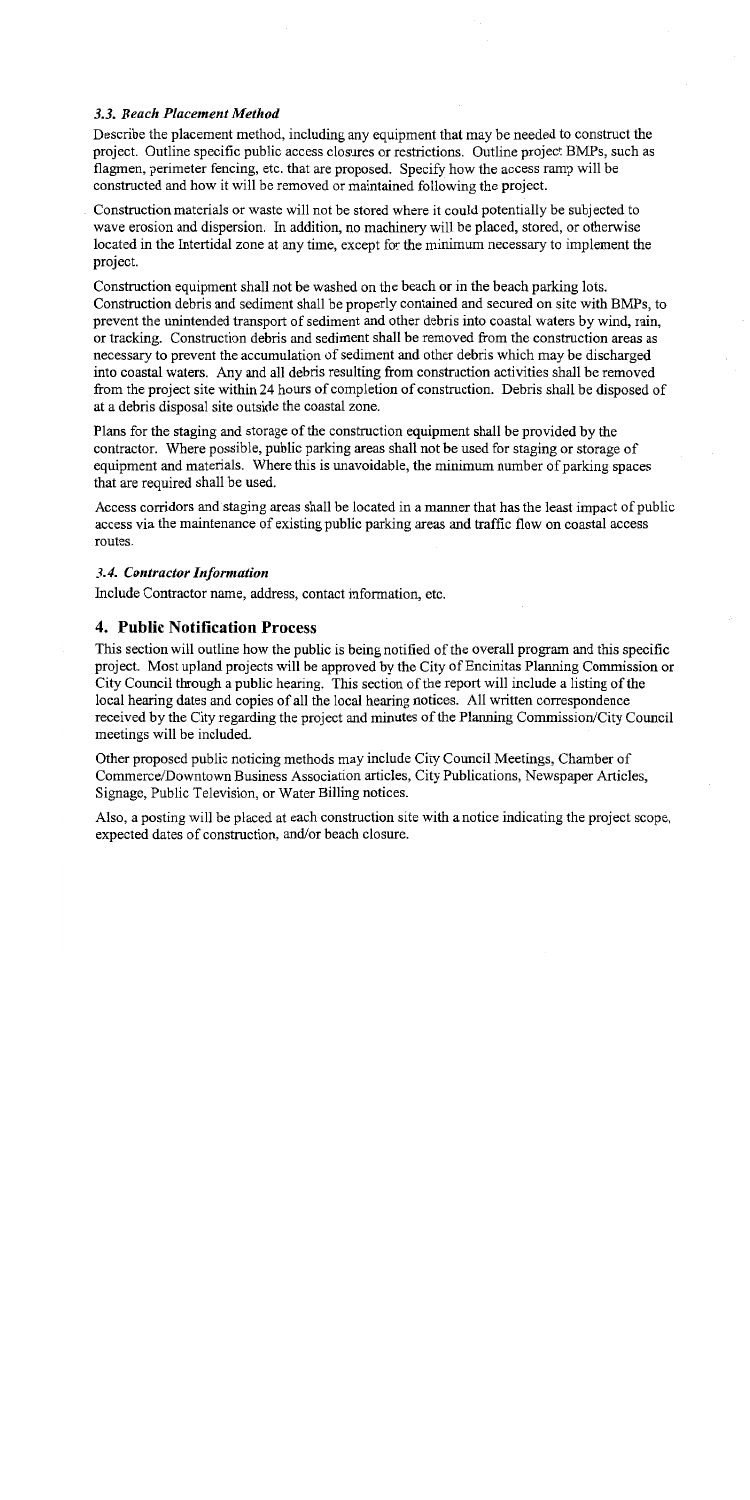# **5. Project Monitoring**

This section will outline the pre-, during, and post-construction monitoring plan for the project. This section will also include the reporting protocols for the monitoring efforts as outlined in the CCC, RWOCB, USACE, and SLC permit requirements.

# 5.1. Pre-Construction Monitoring

Describe all pre-construction monitoring and that will be conducted. This will include biological monitoring and physical monitoring (pre-fill profiles and surfing conditions). The description will include what will be monitored, procedures for the monitoring, frequency, who will conduct the monitoring and their qualifications. Figures representing areas, transects, etc., will be included in the pre-construction monitoring.

If pre-construction monitoring identifies potential adverse impacts to coastal resources from the proposed project not identified and addressed in the Mitigated Negative Declaration or within the Resource Agency permits, the specific replenishment project for which the pre-construction monitoring was being conducted shall be suspended. The monitoring results will be presented to the above mentioned agencies for their review and files.

# 5.2. Construction Monitoring

Describe what monitoring will be conducted during construction, including biological and physical monitoring. This will include monitoring protocol and contingency operations for monitoring of turbidity, sedimentation, surfing effects, and biology at the proposed discharge site and adjacent nearshore and offshore areas. Monitoring personnel will be identified and their qualifications will be provided.

# 5.3. Post-Construction Monitoring

Describe what monitoring will be conducted after construction, including biological and physical monitoring. This will include monitoring protocol and contingency operations for monitoring of sedimentation, biology and effects to surfing at the proposed discharge site and adjacent nearshore and offshore areas. Monitoring personnel will be identified and their qualifications will be provided.

Biological Mitigation: Any inadvertent impacts to sensitive habitat areas by the proposed development shall be reported to the Executive Director of the California Coastal Commission (CCC) within 2 weeks of occurrence and shall be mitigated. Such mitigation shall require an amendment to the CCC Coastal Development Permit or a new permit unless the CCC Executive Director determines that no amendment or new permit is legally required. Other approvals may also be required from the other permitting agencies (USACE, RWQCB, SLC, and California State Parks and Recreation) and any inadvertent impacts will be reported to these agencies concurrently.

# 6. Previous Projects in the City of Encinitas

This section will provide a table outlining each placement site and any beach fills that have occurred within the City as part of the Opportunistic Beach Fill Program or otherwise.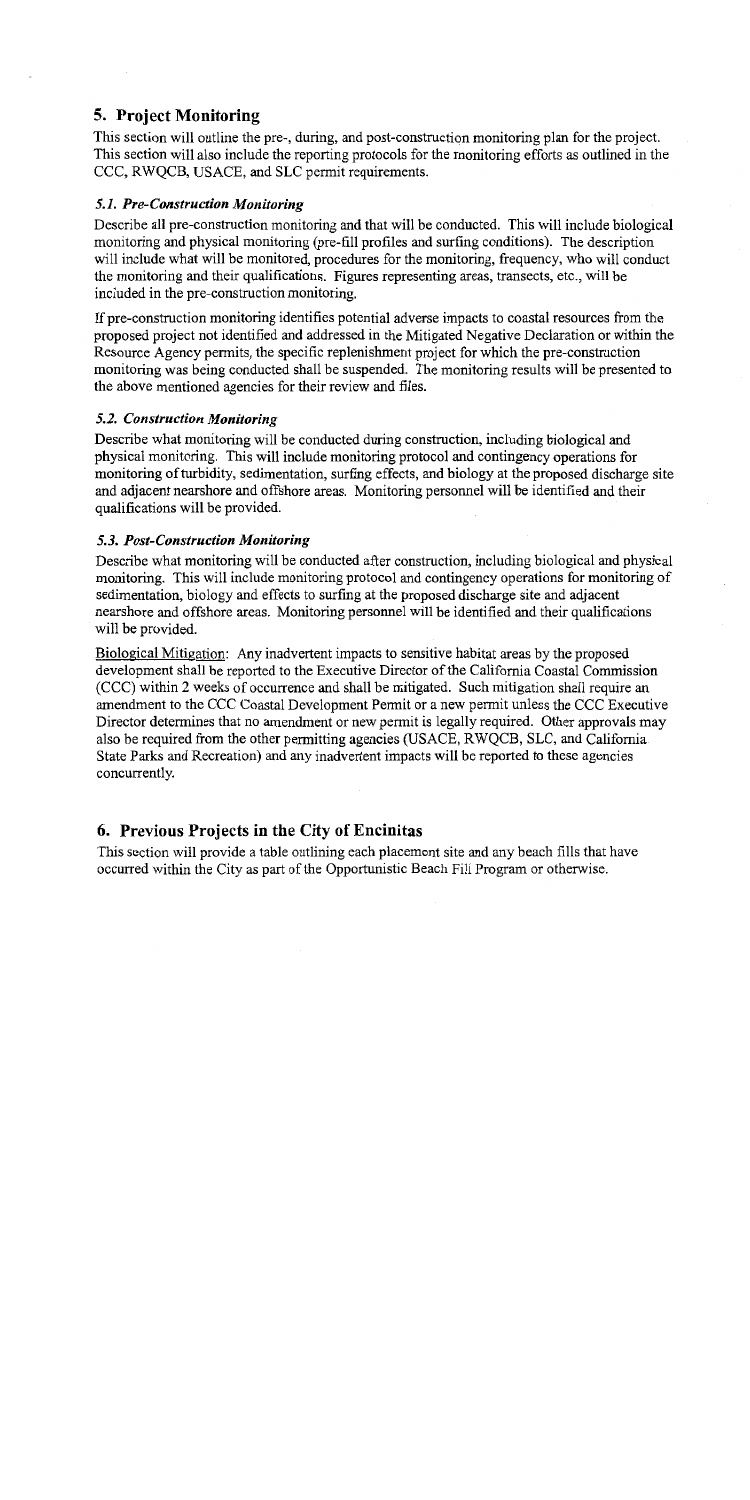| <b>Site</b>         | Project                        | Dates of<br>Placement | Volume<br>(CY) | Total<br>Volume<br>to Date<br>(CY) | Placement<br>Method | Fill<br>Length | Width (if<br>applicable) | %fines  |
|---------------------|--------------------------------|-----------------------|----------------|------------------------------------|---------------------|----------------|--------------------------|---------|
| Batiquitos<br>Beach | <b>SANDAG</b><br><b>RBSP</b>   | Spring<br>2001        | 118,000        | NA                                 | Dredge              | 1,390          | 110                      | 4%      |
|                     | Lagoon<br>Maint. (F&G)         | Unknown               | 250,000        | 368,000                            | Dredge              | Unknown        | Unknown                  | Unknown |
| Leucadia<br>Beach   | SANDAG<br><b>RBSP</b>          | Spring<br>2001        | 130,000        | NA                                 | Dredge              | 2,700          | 70                       | <5%     |
| Moonlight<br>Beach  | <b>SANDAG</b><br><b>RBSP</b>   | Spring<br>2001        | 88,000         | <b>NA</b>                          | Dredge              | 770            | 130                      | 4%      |
| Cardiff<br>Beach    | SANDAG<br><b>RBSP</b>          | Spring<br>2001        | 104,000        | <b>NA</b>                          | Dredge              | 780            | 115                      | <5%     |
|                     | Navy<br>Homeporting<br>Project | 1997                  | 283,501        | 387,501                            | Dredge              | Unknown        | Unknown                  | Unknown |

 $XX - To be completed$ 

# 7. Submittals

This section will outline what submittals are required and when the resource agencies can expect them. This will include notification of any violations to the resource agencies.

# 7.1. Post Discharge Report

Post-Discharge Report will be compiled and submitted to the resource agencies which will include all of the information collected by the City for an individual project, including all preparation testing, volume of material placed at the site, transportation and construction details, finalized project schedule, and monitoring results. An assessment of the project effects, both beneficial and adverse will be presented at the end of every year. This analysis will serve as the basis for any modifications that can be made to optimize the program.

Remedies or modifications must be submitted to the CCC Executive Director and the CCC Executive Director will determine whether the proposed remediation may be authorized under the City's CDP or whether the work shall require an amendment the permit or a new permit. The remedies or modifications will also be presented to the other permitting agencies (USACE, RWOCB, SLC, and California State Parks and Recreation) for their review and approval.

# 8. Special Requirements

## 8.1. Timing of Submittal and Approval from the Resource Agencies

This section will include description of any special permit conditions for the program with regards to timing of submittals and approvals.